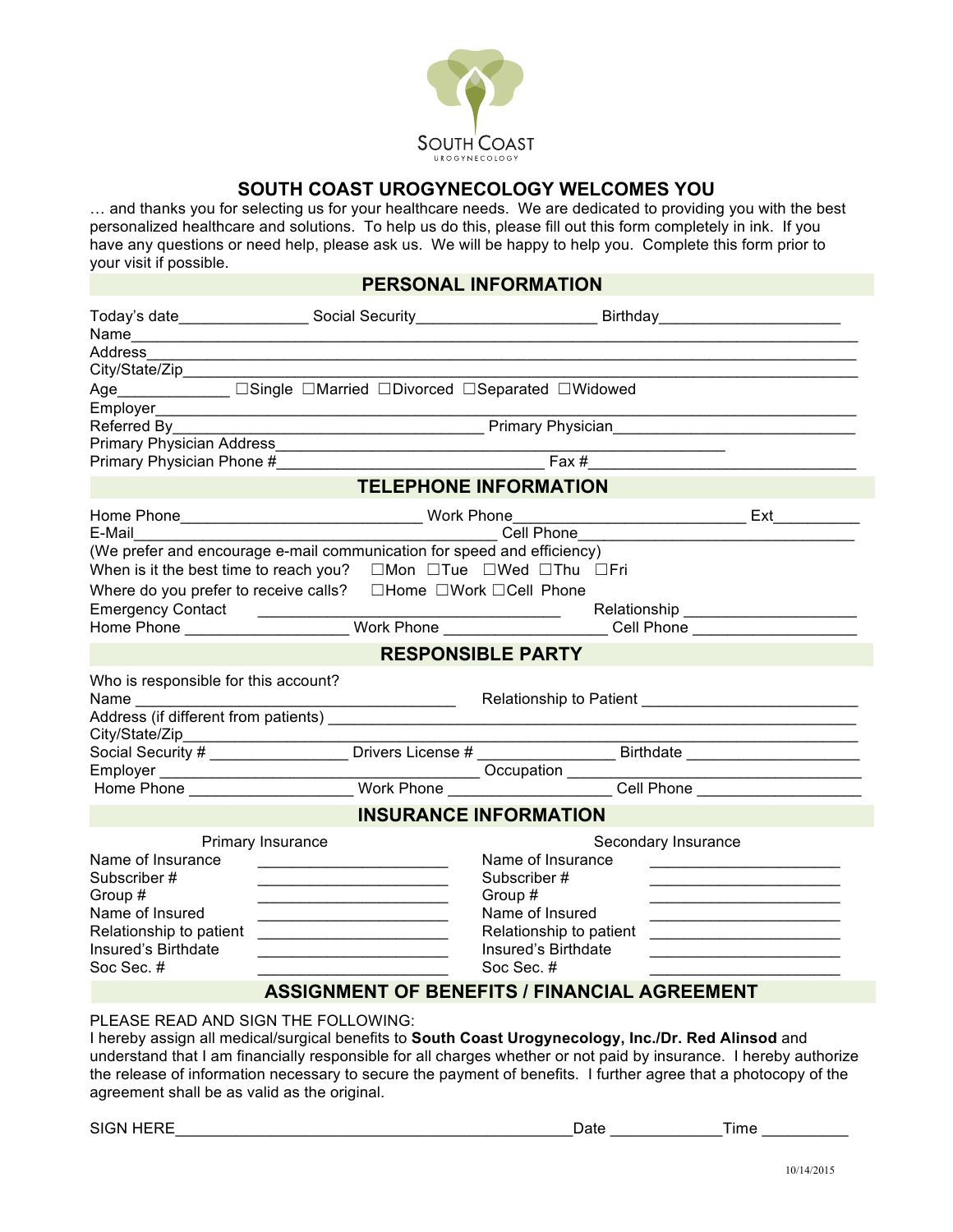

# **HIPAA Notice of Privacy Practice**

**How We Collect Information About You:** South Coast Urogynecology and its employees and collect data through the following but not limited to the submission of the Health and Physical (H&P) registration forms, letters, phone calls, emails, and office notes either required by law, or necessary to process requests for medical care through our organization.

**What We Do Not Do With Your Information:** Information about your financial status and medical conditions and care that you provide to us in writing, by phone, via email (including information left on voice mails), contained in or attached to your medical chart, or directly or indirectly given to us, is held in the strictest confidence.

We do not give out, exchange, barter, rent, sell, lend, or disseminate any information about patients or clients who receive our services that is considered patient confidential, is restricted by law, or has been specifically restricted by a patient or client.

**How We Do Use Your Information:** Information is only used as is reasonably necessary to provide you with health care services which may require communication between South Coast Urogynecology providers, medical produce or service providers, pharmacies, insurance companies, and other providers necessary to: verify your medical information is accurate; determine the type of medical supplies or any health care services you need including but not limited to; or to obtain or purchase any type of medical supplies, devices, medications, insurance.

If you apply or attempt to apply to receive assistance through us and provide information with the intent of purpose of fraud or that results in either an actual crime of fraud for any reason including willful or un-willful acts of negligence whether information can be given to legal authorities including police, investigators, courts, and/or attorneys or other legal professionals, as well as any other information as permitted by law.

**Information We Do Not Collect:** We do not use cookies on our website to collect data from our site visitors. We do not collect information about site visitors except for a hit counter that simply records the number of visitors and no other data.

**Limited Right to Use Non-Identifying Personal Information From Biographies, Letters, Notes, and Other Sources:** Any pictures, stories, letters, biographies, correspondence, or thank you notes sent to us become the exclusive property of South Coast Urogynecology. We reserve the right to use non-identifying information about our patients or clients (those who receive services or goods from or through us) for fundraising and promotional purposes that are directly related to our mission.

Clients will not be compensated for use of this information and no identifying information (photos, addresses, phone numbers, contact information, last names or uniquely identifiable names) will be used without client's express advance permission.

You may specifically request that NO information be used whatsoever for promotional purposes, but you must identify any requested restrictions in writing. We respect your right to privacy and assure you no identifying information or photos that you send to us will ever be publicly used without your direct or indirect consent.

#### **Authorization to leave messages**

I give my permission for the staff of South Coast Urogynecology to give or leave messages or information regarding medication, surgery, lab results, appointments and healthcare by the following checked options.

| $\Box$ My home telephone answering machine    |  |
|-----------------------------------------------|--|
| □ My cell phone voice message                 |  |
| □ My email address                            |  |
| $\Box$ With a family member (name & contact#) |  |
| Signature of patient or responsible party     |  |

Print Name **The Example 2 and Security 2 and Security 2 and Security 2 and Security 2 and Security 2 and Security 2 and Security 2 and Security 2 and Security 2 and Security 2 and Security 2 and Security 2 and Security 2 a**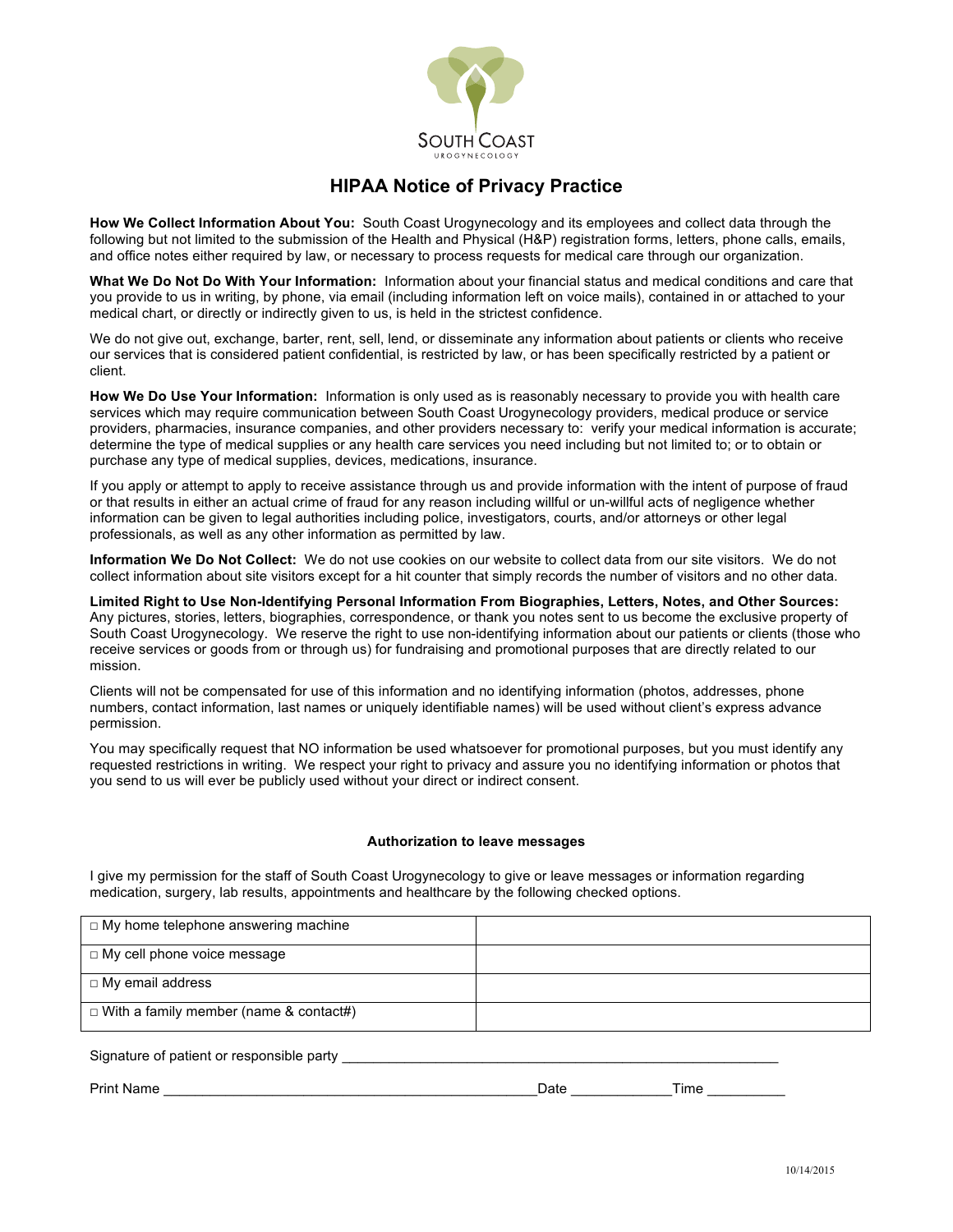

#### **PAYMENT POLICY**

Thank you for choosing us as your specialist. We are committed to providing you with quality and affordable health care. Because some of our patients have had questions regarding patient and insurance responsibility for services rendered, we have been advised to develop this payment policy. Please read it, ask us any questions you may, and sign in the space provided. A copy will be provided to you upon request.

- 1. **Insurance.** We participate in some insurance plans, including Medicare. If you are not insured, or not insured by a plan we do business with, payment in full is expected at each visit. If you are insured by a plan we do business with but don't have an up-to-date insurance card, payment in full for each visit is required until we can verify your coverage. **Knowing your insurance benefits is your responsibility.** Please contact your insurance company with any questions you may have regarding your **coverage.**
- 2. **Credit Card.** You will be asked for a credit card number at the time you check in and the information will be held securely until your insurances have paid their portion and notified us of the amount of your share. At that time, any remaining balance owed by you will be charged to your credit card, and a copy of the charge will be mailed to you. This will be an advantage to you, since you will no longer have to write out and mail us checks. It will be an advantage to us as well, since it will greatly decrease the number of statements that we have to generate and send out. This will lower our billing costs. The combination will benefit everybody in helping to keep the cost of health care down. This in no way will compromise your ability to dispute a charge or question your insurance company's determination of payment. We will charge you only the portion of the insurer-determined payment not paid by the insurer. We will not do "balance billing", which is asking you to pay the difference between our normal fee and the insurer's normal payment. We will accept your insurer's allowable billing amount. This policy may not apply if you are a cash-paying patient.
- 3. **Co-payments and deductibles.** All co-payments must be paid before or at the time of service. All deductibles must be paid when the amount is known. The arrangement is part of your contract with your insurance company. This fee is your responsibility. We cannot quarantee the deductible amount since it varies among patients and their plans and what services have been accessed in the recent past. It is best to call your insurance company.
- 4. **Non-covered services.** Please be aware that some and perhaps all of the services you receive may be noncovered, considered investigational by some health plans, or not considered reasonable or necessary by Medicare or other insurers. You must pay for these services in full at the time of visit.
- 5. **Proof of insurance.** All patients must complete our patient information form before seeing the doctor. We must obtain a copy of your driver's license and current valid insurance to provide proof of insurance. If you fail to provide us with the correct insurance information in a timely manner, you may be responsible for the balance of a claim.
- 6. **Claim submission.** As a courtesy to you, we will submit your claims and assist you in any way we reasonably can to help get your claims paid. Your insurance company may need you to supply certain information directly. It is your responsibility to comply with their request. Please be aware that the balance of your claim is your responsibility whether or not your insurance company pays your claim. Your insurance benefit is a contract between you and your insurance company; we are not party to that contract. It is your responsibility to ask your plan what is covered and what is not covered.
- 7. **Coverage.** If your insurance changes, please notify us before your next visit so we can make the appropriate changes to help you receive your maximum benefits. If your insurance company does not pay your claim in 90 days, the balance will automatically be billed to you.
- 8. **Nonpayment.** If your account is over 90 days past due, you will receive a letter stating that you have 30 days to pay your account in full. Partial payments will not be accepted unless otherwise negotiated. Please be aware that if a balance remains unpaid, we may refer your account to a collection agency and you and your immediate family members may be discharged from this practice. If this is to occur, you will be notified by regular and certified mail, that you have 30 days to find alternative medical care. During the 30 day period, our physician will only be able to treat you on an emergency basis.
- 9. **Missed appointments.** We may charge a \$25 fee for missed appointments not canceled within 24 hrs. These charges will be your responsibility.
- 10. **Bounced checks.** Please be advised there is a \$25 fee for any bounced or returned checks.

Our practice is committed to providing the best treatment to our patients. Our prices are representative of the usual and customary charges for our area. Thank you for understanding our payment policy. Please let us know if you have any questions or concerns.

I have read and understand the Payment Policy and agree to abide by its guidelines.

Signature of patient or responsible party \_\_\_\_\_\_\_\_\_\_\_\_\_\_\_\_\_\_\_\_\_\_\_\_\_\_\_\_\_\_\_\_\_\_\_\_\_\_\_\_\_\_\_\_\_\_\_\_\_\_\_\_\_\_\_\_

Print Name \_\_\_\_\_\_\_\_\_\_\_\_\_\_\_\_\_\_\_\_\_\_\_\_\_\_\_\_\_\_\_\_\_\_\_\_\_\_\_\_\_\_\_\_\_\_\_\_Date \_\_\_\_\_\_\_\_\_\_\_\_\_Time \_\_\_\_\_\_\_\_\_\_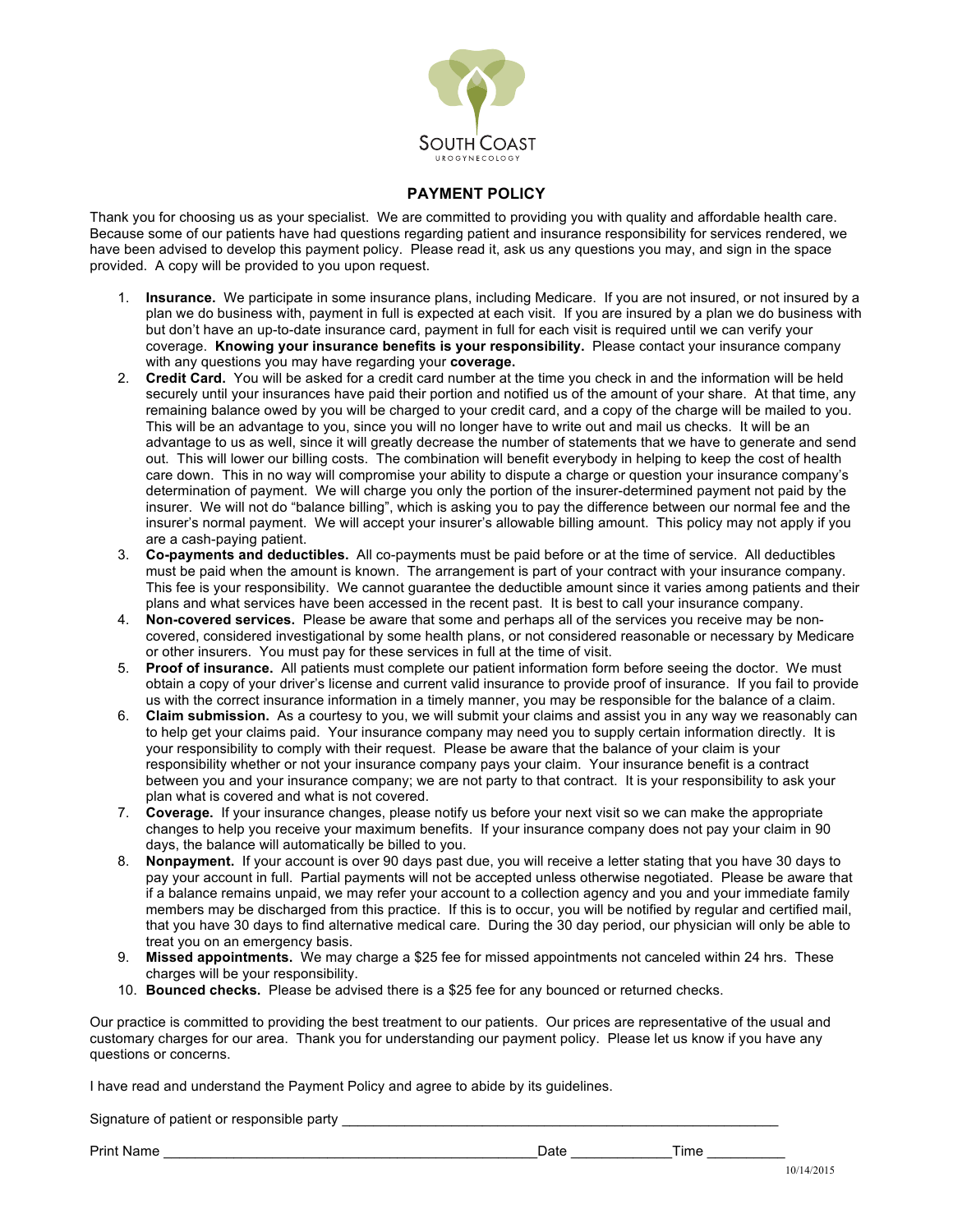

# **PAYMENT POLICY FOR AESTHETIC SURGERY**

Dr. Alinsod is the leading surgeon in his field of expertise and takes great pride providing quality and confidential care. Patients are exceptionally valued and provided extensive consultation time with both Dr. Alinsod and our patient liaison, enabling all questions and concerns to be addressed well in advance of scheduled surgery.

As you can imagine, surgical slots are at a premium. A great deal of thought has been given for evaluation, preparation, surgery time, and staffing needed for each procedure. In consideration for Dr. Alinsod's time, staff members, and fellow clients, we have an unwavering financial policy.

A 50% deposit is required at the time of scheduling surgery. This allows us to block the time needed for your surgery. The remaining balance is due one week prior to surgery. All fees must be received one week prior to surgery. A nonrefundable 50% of the deposit will be retained for a cancelled surgery that is not reschedule with Dr. Alinsod.

We accept cash, all major credit cards, and cashiers checks. Personal checks are not accepted. We provide several financing options and would be happy to discuss those with you.

Please note, additional surgical procedures cannot be added on the day of surgery unless payment in full has been received.

I have read and understand the Payment Policy for Aesthetic Surgery and agree to abide by its guidelines.

Signature of patient or responsible party

Print Name

Date \_\_\_\_\_\_\_\_\_\_\_\_\_Time\_\_\_\_\_\_\_\_\_\_\_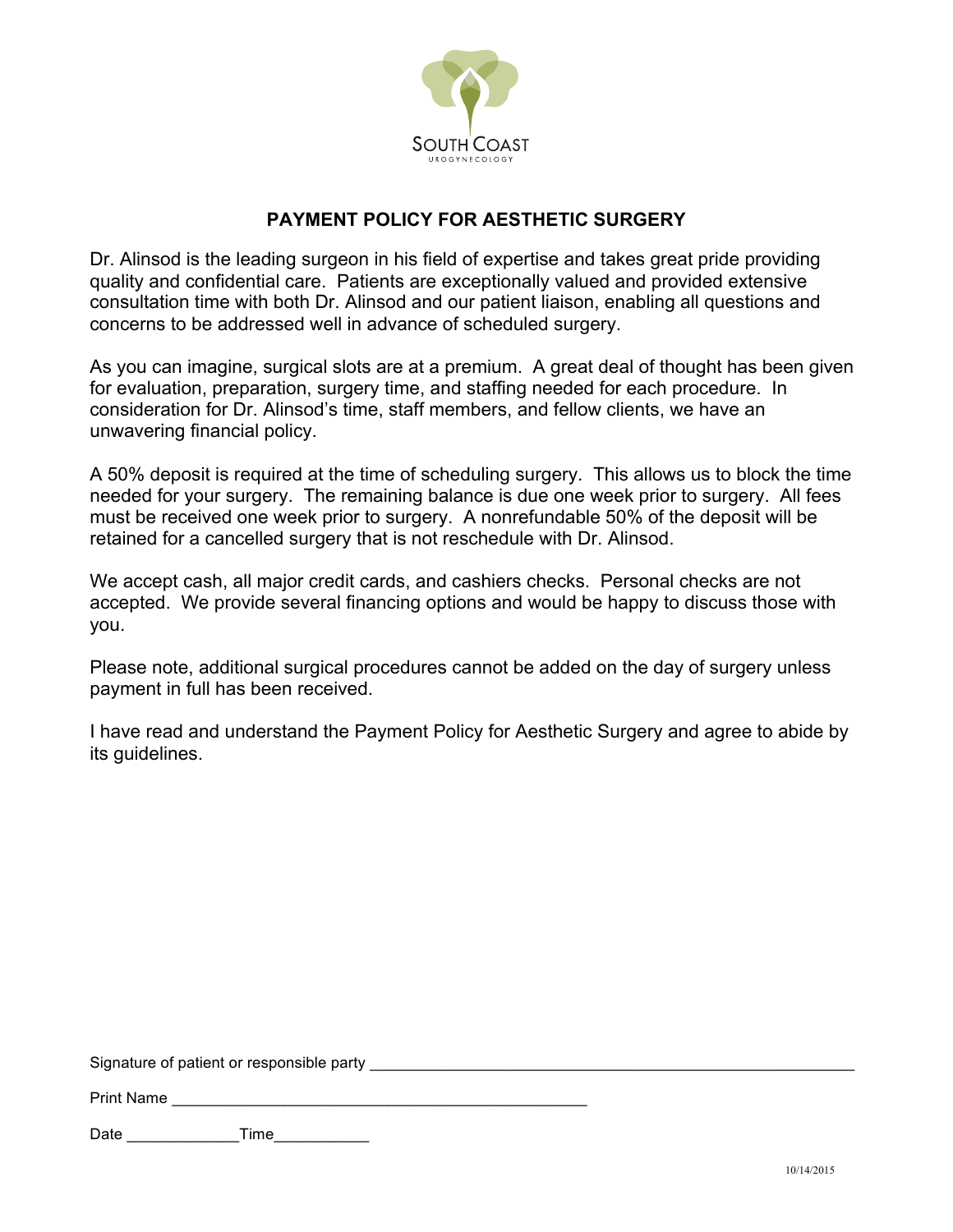

# **SOUTH COAST UROGYNECOLOGY Alinsod Institute for Aesthetic VulvoVaginal Surgery**

 $\square$  I want information on bio-identical hormone therapy

| <b>MEDICAL HISTORY AND PHYSICAL</b>                                |                                                                                                                                                                                                                                                                                                                                                                                                                                                                  |                                                                                                                                                                                                                   |  |                                                                                                         | Date:__________________________                                                                                                                                       |                                                                                                                                                                                                                                                                                                                                                                            |  |
|--------------------------------------------------------------------|------------------------------------------------------------------------------------------------------------------------------------------------------------------------------------------------------------------------------------------------------------------------------------------------------------------------------------------------------------------------------------------------------------------------------------------------------------------|-------------------------------------------------------------------------------------------------------------------------------------------------------------------------------------------------------------------|--|---------------------------------------------------------------------------------------------------------|-----------------------------------------------------------------------------------------------------------------------------------------------------------------------|----------------------------------------------------------------------------------------------------------------------------------------------------------------------------------------------------------------------------------------------------------------------------------------------------------------------------------------------------------------------------|--|
| <b>Patient Name</b>                                                |                                                                                                                                                                                                                                                                                                                                                                                                                                                                  |                                                                                                                                                                                                                   |  |                                                                                                         | Medical Record #_________________                                                                                                                                     |                                                                                                                                                                                                                                                                                                                                                                            |  |
| <b>Address:</b>                                                    | Age___________ Date of Birth _______                                                                                                                                                                                                                                                                                                                                                                                                                             |                                                                                                                                                                                                                   |  |                                                                                                         | Pregnancies Births (Vaginal Cesarean ) Miscarriages Abortions                                                                                                         |                                                                                                                                                                                                                                                                                                                                                                            |  |
| Phone (Work)<br><b>Phone (Cell)</b><br>Phone (Fax)<br><b>Email</b> | <u> 1999 - Johann Harry Harry Harry Harry Harry Harry Harry Harry Harry Harry Harry Harry Harry Harry Harry Harry</u><br><u> 1989 - Johann Barn, mars ann an t-Amhain an t-Amhain an t-Amhain an t-Amhain an t-Amhain an t-Amhain an t-Amh</u>                                                                                                                                                                                                                   | <u> 1989 - Johann John Stein, markin fan it ferstjer fan it ferstjer fan it ferstjer fan it ferstjer fan it fers</u><br>the control of the control of the control of the control of the control of the control of |  |                                                                                                         | <b>Allergies: □None</b>                                                                                                                                               | $\square Yes \begin{picture}(10,10) \put(0,0){\vector(1,0){100}} \put(15,0){\vector(1,0){100}} \put(15,0){\vector(1,0){100}} \put(15,0){\vector(1,0){100}} \put(15,0){\vector(1,0){100}} \put(15,0){\vector(1,0){100}} \put(15,0){\vector(1,0){100}} \put(15,0){\vector(1,0){100}} \put(15,0){\vector(1,0){100}} \put(15,0){\vector(1,0){100}} \put(15,0){\vector(1,0){10$ |  |
| <b>Referring Physician:</b>                                        | <b>Primary Care Physician:</b>                                                                                                                                                                                                                                                                                                                                                                                                                                   |                                                                                                                                                                                                                   |  |                                                                                                         |                                                                                                                                                                       |                                                                                                                                                                                                                                                                                                                                                                            |  |
|                                                                    | How did you hear about us?                                                                                                                                                                                                                                                                                                                                                                                                                                       |                                                                                                                                                                                                                   |  |                                                                                                         | <u> 2000 - John Barnett, amerikansk politiker (d. 1982)</u>                                                                                                           |                                                                                                                                                                                                                                                                                                                                                                            |  |
| 0                                                                  | <b>CHIEF COMPLAINT</b> (Why you want to see the doctor today?)<br>Skip this section. I have no aesthetics needs.<br>INTERESTED IN AESTHETIC LABIAL AND/OR VAGINAL SURGERY<br>I want aesthetic vaginal surgery<br>My labia are larger/looser than what I want<br>I do not like the way my labia looks<br>My labia rub, tug, and pull on my clothing<br>I am unable to wear type of clothing I want<br>I have had unflattering comments about my<br>genital region |                                                                                                                                                                                                                   |  | $\sim$ $-$<br>$\overline{\phantom{a}}$<br>$\frac{1}{1}$<br>$\frac{1}{1}$<br>$\mathcal{L}^{\mathcal{L}}$ | I have had difficult births<br>My vagina feels too loose inside<br>I have decreased sensations<br>I feel pelvic heaviness/pressure<br>I rely on my appearance at work | Sex is uncomfortable/unpleasant<br>I am interested in G-Spot treatments                                                                                                                                                                                                                                                                                                    |  |
| $\Box$<br>$\Box$<br>$\Box$<br>□                                    | INTERESTED IN NON-SURGICAL THERMIVA<br>To tighten the labia majora<br>To tighten the vagina<br>To treat a leaky bladder<br>To reduce urinary urgency and frequency                                                                                                                                                                                                                                                                                               |                                                                                                                                                                                                                   |  | □<br>□<br>□<br>□                                                                                        | To improve or achieve orgasms<br>Reduce painful intercourse                                                                                                           | To improve vulvar and vaginal moisture<br>To improve sensitivity of tissues                                                                                                                                                                                                                                                                                                |  |
| $\Box$<br>$\Box$<br>□<br>$\Box$<br>□                               | I want Spot Fat Reduction/iLipo/Thermi 250<br>I want Vulvar Lightening/Anal Bleaching<br>I want to remove red or brown spots<br>I want Fotofacial/Fraxel<br>I want Hair or/and Vein reduction                                                                                                                                                                                                                                                                    |                                                                                                                                                                                                                   |  | $\Box$<br>□<br>$\Box$<br>$\Box$<br>□                                                                    | <b>INTERESTED IN AESTHETIC LASERS/IPL/RADIOFREQUENCY TREATMENTS</b><br>I want Skin Tightening<br>I want Botox/Skin Fillers                                            | I want Stretch Marks/Scar Reduction<br>I want Collagen/Vitamin C Facials<br>I want info on Skin Care Products                                                                                                                                                                                                                                                              |  |
|                                                                    | <b>INTERESTED IN BIO-IDENTICAL HORMONES</b>                                                                                                                                                                                                                                                                                                                                                                                                                      |                                                                                                                                                                                                                   |  |                                                                                                         |                                                                                                                                                                       |                                                                                                                                                                                                                                                                                                                                                                            |  |

1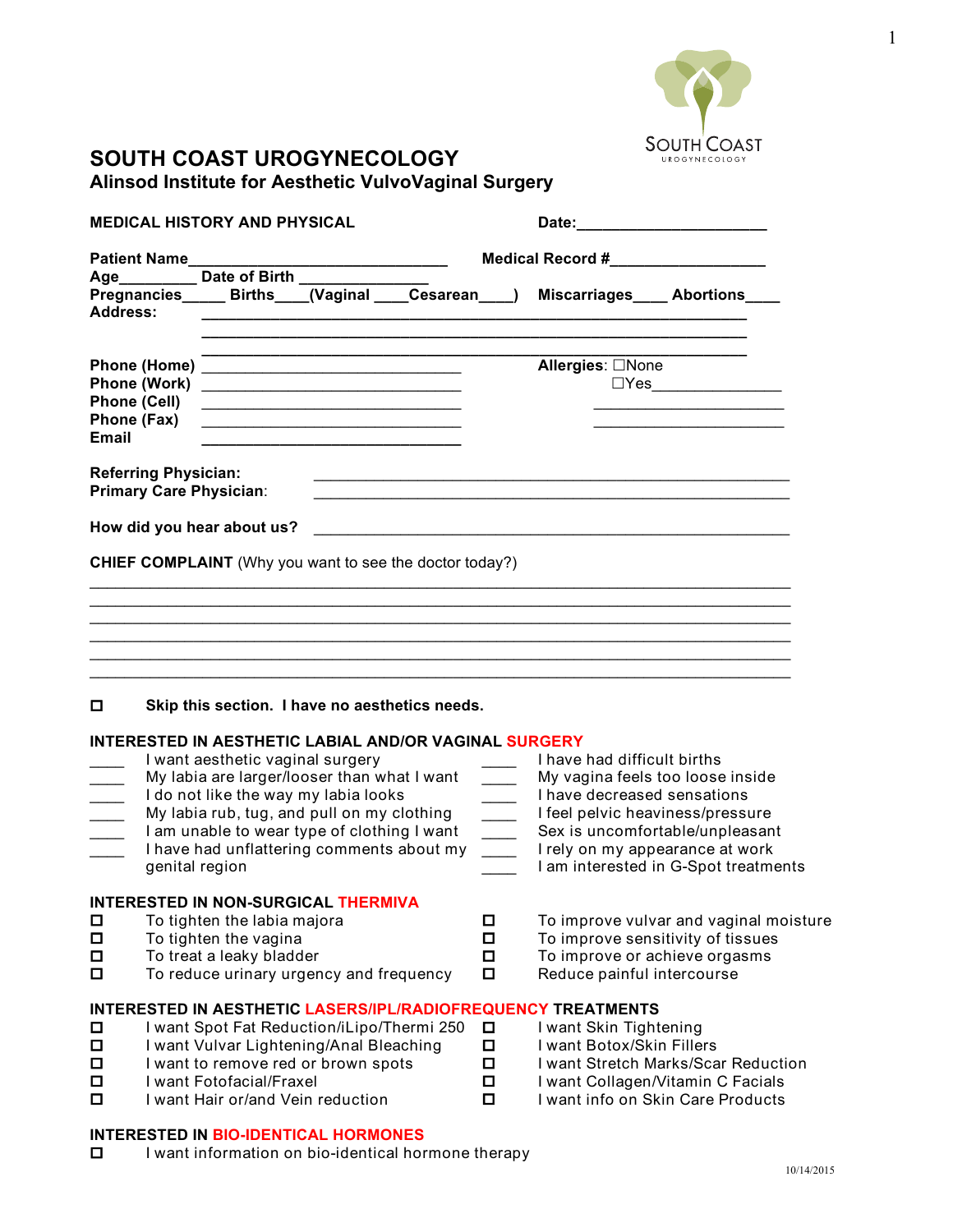## **BLADDER SYMPTOM QUESTIONNAIRE**

## o **Skip this section. I have no bladder/kidney or urinary problems.**

| How often do you urinate:                            | during the day?                                                      | Times |       |        |                     |
|------------------------------------------------------|----------------------------------------------------------------------|-------|-------|--------|---------------------|
|                                                      | during the night?                                                    | Times |       |        |                     |
| Do you leak urine (incontinence)?                    |                                                                      |       |       | Yes No |                     |
| Duration of incontinence?                            | Months                                                               |       | Years |        |                     |
|                                                      | Is it caused by coughing, laughing, sneezing, running, sports, etc.? |       |       | Yes No |                     |
| Is the amount of urine you usually pass :            |                                                                      |       |       |        | Large Average Small |
| Do you have difficulty starting your urinary flow?   |                                                                      |       |       | Yes No |                     |
| Do you strain to void your urine?                    |                                                                      |       |       | Yes No |                     |
| Do you feel that you empty your bladder completely?  |                                                                      |       |       | Yes    | No                  |
| Do you notice dribbling of urine after voiding?      |                                                                      |       |       | Yes    | No                  |
| Do you have to assume abnormal positions to urinate? |                                                                      |       |       | Yes    | N <sub>o</sub>      |
|                                                      | Do you need to wear protective 'pads' for this type of incontinence? |       |       | Yes    | No                  |
|                                                      | Are you bothered by a strong sense of urgency to void?               |       |       | Yes No |                     |
| Can you overcome the sensation of urgency to void?   |                                                                      |       |       | Yes    | No                  |
|                                                      | Do you sometimes not make it to the bathroom in time (urgency?)      |       |       | Yes No |                     |
|                                                      | What activities seem to cause you to loose control of your urine?    |       |       |        |                     |
| - sight, sound or feel of running water              |                                                                      |       |       | Yes No |                     |
|                                                      | - standing up after being seated or lying down                       |       |       | Yes    | No                  |
| - "key in the door" when you return home             |                                                                      |       |       | Yes    | No                  |
| Do you lose your urine during intercourse?           |                                                                      |       |       | Yes    | No                  |
| if yes - with deep penetration                       |                                                                      |       |       | Yes    | <b>No</b>           |
| - with orgasm?                                       |                                                                      |       |       | Yes    | N <sub>o</sub>      |
|                                                      | Do you lose urine without any warning (without activity or urgency)  |       |       | Yes    | No                  |
| When urinating, can you usually stop your stream?    |                                                                      |       |       | Yes    | No                  |
| Do you ever wet the bed while asleep?                |                                                                      |       |       | Yes No |                     |
|                                                      | Would you describe the amount of urine that you leak as being        |       |       |        |                     |
| (you may answer more than one)                       |                                                                      |       |       |        |                     |
| - frequent small volumes                             |                                                                      |       |       | Yes No |                     |
|                                                      | - unconscious/continuous loss (always damp or wet)                   |       |       | Yes    | No                  |
|                                                      | - infrequent but single large volumes of loss                        |       |       | Yes    | No                  |
|                                                      |                                                                      |       |       |        |                     |

Is your urine flow: (circle one) Strong Weak Dribbling Intermittent

**How many pads** do you usually use per day for protection? (circle) 1, 2, 3, 4, 5, 6, 7, 8, more.

| Has urine leakage limited your ability to:                                                  | not at all   min   mild   mod   greatly |        |  |
|---------------------------------------------------------------------------------------------|-----------------------------------------|--------|--|
| - do household chores (cooking, house-cleaning, laundry)?                                   |                                         | 01234  |  |
| - recreation such as walking, swimming, or other exercise?                                  |                                         | 01234  |  |
| - participate in activities (church, movies, concerts)?                                     |                                         | 01234  |  |
| - travel more than 30 minutes from home?                                                    |                                         | 01234  |  |
| - participate in social activities outside your home?                                       |                                         | 01234  |  |
| - participate in, enjoy, or feel comfortable with sexual activity?                          |                                         | 01234  |  |
| Do you have reduced self-esteem, depression, frustration, nervousness?                      |                                         | Yes No |  |
| Do you have frequent urinary infections?                                                    |                                         | Yes No |  |
| How often have these occurred in recent years? 1, 2, 3, 4 or more per year. (circle choice) |                                         |        |  |
| Do you ever see blood in your urine?                                                        |                                         | Yes No |  |
| Do you have pain during urination?                                                          |                                         | Yes No |  |
| Do you have pain in the lower abdomen?                                                      |                                         | Yes No |  |
| Is the pain related to:                                                                     |                                         |        |  |
| - your bladder being full?                                                                  |                                         | Yes No |  |
| - your menstrual cycle?                                                                     |                                         | Yes No |  |
| - intercourse?                                                                              |                                         | Yes No |  |
| - bowel movements?                                                                          |                                         | Yes No |  |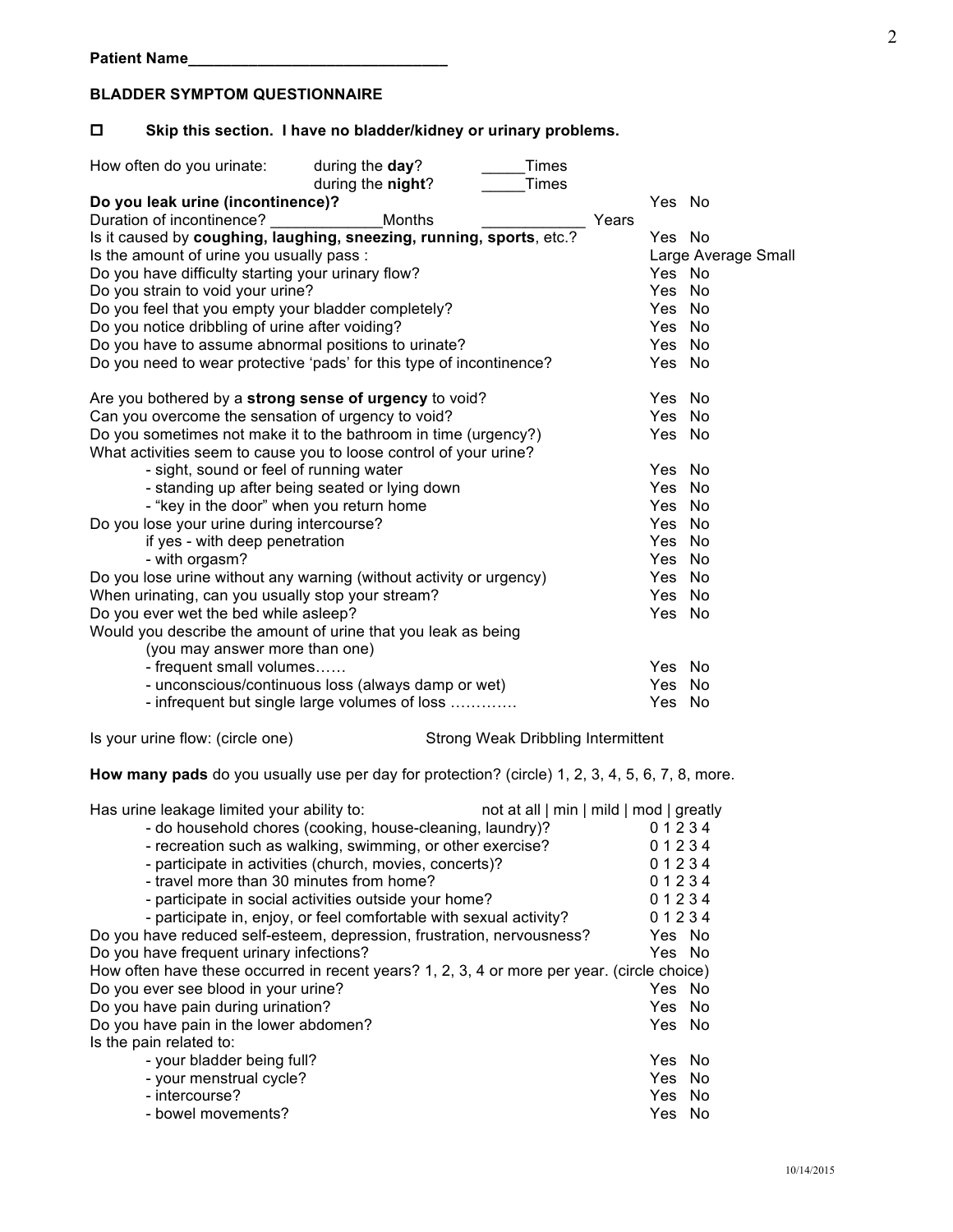# **GYNECOLOGIC QUESTIONNAIRE**

| Do you have menstrual periods? _____Yes ______No (skip to PAP Questions below)                 |        |    |
|------------------------------------------------------------------------------------------------|--------|----|
| Date of last menstrual period:                                                                 |        |    |
| If you have periods, are they: regular / irregular, heavy / moderate / scant / painful? Circle |        |    |
| If Irregular periods, for how long? _____ Months ______ Years                                  |        |    |
| If you have painful periods, does the pain occur before or during or after menses? Circle      |        |    |
| If painful periods, for how long? Months Years                                                 |        |    |
| If you no longer have menstrual periods:                                                       |        |    |
| Hysterectomy:                                                                                  | Yes No |    |
| Surgical removal of your ovaries?                                                              | Yes No |    |
|                                                                                                |        |    |
| Have you had treatments for abnormal PAPs?                                                     | Yes No |    |
| If yes, please explain:                                                                        |        |    |
| Are you having any abnormal vaginal discharge or discomfort?                                   | Yes No |    |
| Do you have a feeling of vaginal fullness or pressure?                                         | Yes No |    |
| Can you see or feel a swelling protruding from the vagina?                                     | Yes No |    |
| Do you push the protrusion back to have a BM or empty your bladder?                            | Yes No |    |
| Are you sexually active?                                                                       | Yes No |    |
| Are your partner(s): Men __________ Women _________ Both ________                              |        |    |
| Do you have any sexuality concerns to discuss with us?                                         | Yes No |    |
| If yes, please explain: If yes, please explain:                                                |        |    |
|                                                                                                |        |    |
| <b>Birth Control:</b>                                                                          |        |    |
| Do you have a need for birth control?                                                          | Yes No |    |
| Are you or your partner using any birth control now?                                           | Yes No |    |
| If yes, what method?                                                                           |        |    |
| Are you satisfied with this method?                                                            | Yes No |    |
| Have you ever had a sexually transmitted disease?                                              | Yes No |    |
| If yes, please explain: If yes, please explain:                                                |        |    |
| Do you have recurrent bladder infections?                                                      | Yes No |    |
| If yes, (1) Please explain:                                                                    |        |    |
| (2) Have you had kidney infection(s)?                                                          | Yes No |    |
| <b>Hormone Questionnaire:</b>                                                                  |        |    |
| Do you take (or have you ever taken hormone replacement?                                       | Yes No |    |
| Are you interest in Bio-Identical Hormone Replacement Therapy?                                 | Yes No |    |
| Are you experiencing any of the following symptoms?                                            |        |    |
| Hot flashes                                                                                    | Yes No |    |
| <b>Night Sweats</b>                                                                            | Yes No |    |
| Sleep Disturbance                                                                              | Yes    | No |
| Loss of Libido/Sexual Desire                                                                   | Yes    | No |
| <b>Vaginal Dryness</b>                                                                         | Yes    | No |
| Fatigue and tiredness                                                                          | Yes    | No |
| Mood Swings and Irritability                                                                   | Yes    | No |
| Anxiety and Muscle Tension                                                                     | Yes    | No |
| Forgetfulness                                                                                  | Yes    | No |
| Hair Loss                                                                                      | Yes    | No |
| <b>Skin Disorders</b>                                                                          | Yes    | No |
|                                                                                                |        |    |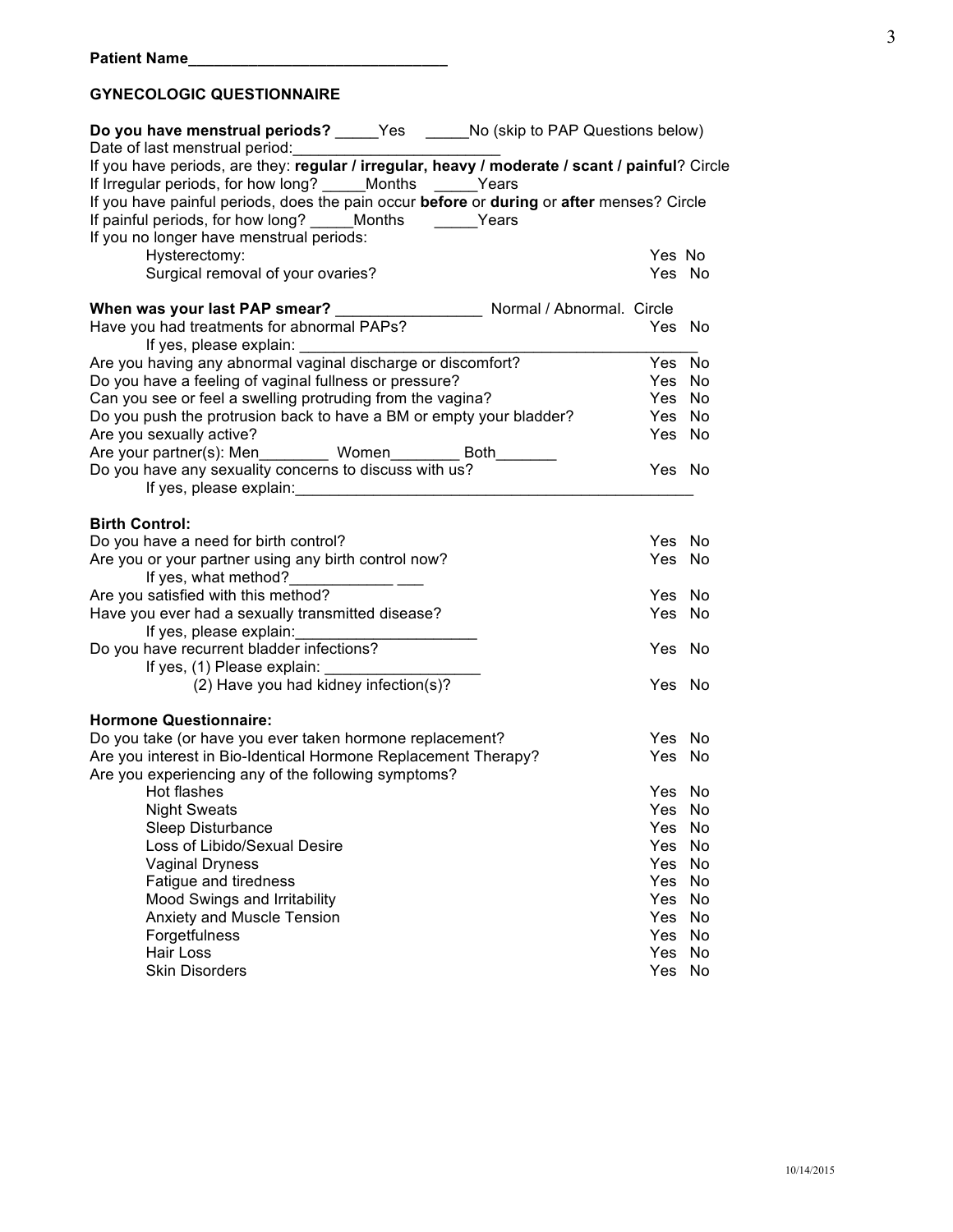## **PAST MEDICAL HISTORY/REVIEW OF SYSTEMS** (other current health problems):

#### o **Skip this section. I am completely healthy without any conditions mentioned below.**

| Are you physically active? Yes No<br>Describe                       |                                 |
|---------------------------------------------------------------------|---------------------------------|
| Do you now have or have you ever had:                               |                                 |
| Neurologic (seizures, headaches, weakness, paralysis) problems?     | Yes No ______________________   |
| Psychiatric problems? Depression? Mania? Bipolar?                   | Yes No _______________________  |
| Head/Ear/Eyes/Nose/Throat Problems?                                 | Yes No ________________________ |
| Thyroid problems?                                                   | Yes No ________________________ |
| Cardiac (heart) problems? Palpitations? Chest Pain? Irregular Beat? | Yes No _______________________  |
| Lung Problems? Asthma? Short of Breath?                             | Yes No _______________________  |
| Breast Problem? Mass? Lumpiness? Discharge? Pain?                   | Yes No ________________________ |
| Gastrointestinal (stomach) problems?                                | Yes No _______________________  |
| Kidney or bladder disease? Stones? Infections?                      | Yes No ________________________ |
| Liver problems?                                                     | Yes No _______________________  |
| Hematologic (bleeding, anemia) bleeding problems?                   |                                 |
| Diabetes (insulin dependent/oral medication)                        | Yes No _______________________  |
| Musculoskeletal (bones, joints, muscles) problems?                  | Yes No _______________________  |
| Circulation problems (varicose veins, thrombosis)?                  | Yes No _______________________  |
| Cancer                                                              | Yes No ______________________   |
| <b>High Blood Pressure</b>                                          | Yes No _______________________  |
| OtherProblems                                                       |                                 |

 $\_$  , and the set of the set of the set of the set of the set of the set of the set of the set of the set of the set of the set of the set of the set of the set of the set of the set of the set of the set of the set of th

\_\_\_\_\_\_\_\_\_\_\_\_\_\_\_\_\_\_\_\_\_\_\_\_\_\_\_\_\_\_\_\_\_\_\_\_\_\_\_\_\_\_\_\_\_\_\_\_\_\_\_\_\_\_\_\_\_\_\_\_\_\_\_\_\_\_\_\_\_\_\_\_\_\_\_\_\_\_\_\_\_\_\_\_\_\_\_\_\_

 $\_$  , and the set of the set of the set of the set of the set of the set of the set of the set of the set of the set of the set of the set of the set of the set of the set of the set of the set of the set of the set of th

\_\_\_\_\_\_\_\_\_\_\_\_\_\_\_\_\_\_\_\_\_\_\_\_\_\_\_\_\_\_\_\_\_\_\_\_\_\_\_\_\_\_\_\_\_\_\_\_\_\_\_\_\_\_\_\_\_\_\_\_\_\_\_\_\_\_\_\_\_\_\_\_\_\_\_\_\_\_\_\_\_\_\_\_\_\_\_\_\_ \_\_\_\_\_\_\_\_\_\_\_\_\_\_\_\_\_\_\_\_\_\_\_\_\_\_\_\_\_\_\_\_\_\_\_\_\_\_\_\_\_\_\_\_\_\_\_\_\_\_\_\_\_\_\_\_\_\_\_\_\_\_\_\_\_\_\_\_\_\_\_\_\_\_\_\_\_\_\_\_\_\_\_\_\_\_\_\_\_

 $\_$  , and the set of the set of the set of the set of the set of the set of the set of the set of the set of the set of the set of the set of the set of the set of the set of the set of the set of the set of the set of th  $\_$  , and the set of the set of the set of the set of the set of the set of the set of the set of the set of the set of the set of the set of the set of the set of the set of the set of the set of the set of the set of th

# **PAST SURGERIES OR HOSPITALIZATIONS**

o**NONE**

Please list with date:

|  |  | FAMILY HISTORY (check illness which has occurred in any blood relative and write relationship to you): |  |  |
|--|--|--------------------------------------------------------------------------------------------------------|--|--|
|--|--|--------------------------------------------------------------------------------------------------------|--|--|

| Cancer (type and In whom) |  |  |
|---------------------------|--|--|
| <b>Bleeding Disorder</b>  |  |  |
| Heart disease             |  |  |
| <b>Diabetes</b>           |  |  |
| <b>Others</b>             |  |  |
|                           |  |  |

## **SOCIAL HISTORY**

| Marital status: S M W D |                                          |              |  |  |  |  |  |
|-------------------------|------------------------------------------|--------------|--|--|--|--|--|
| Occupation              | □Not Workinig □Working: What Occupation? |              |  |  |  |  |  |
| Tobacco use:            | Number of years<br>Yes No Daily amount   |              |  |  |  |  |  |
| Alcohol use:            | Yes No Daily amount                      |              |  |  |  |  |  |
| Drug use                | Yes No Daily amount                      | Which Drugs? |  |  |  |  |  |
| Caffeine Use:           | Yes No Daily amount                      |              |  |  |  |  |  |
| Abuse                   | Yes No Describe                          |              |  |  |  |  |  |
| Other:                  |                                          |              |  |  |  |  |  |
|                         |                                          |              |  |  |  |  |  |

 $\_$  , and the set of the set of the set of the set of the set of the set of the set of the set of the set of the set of the set of the set of the set of the set of the set of the set of the set of the set of the set of th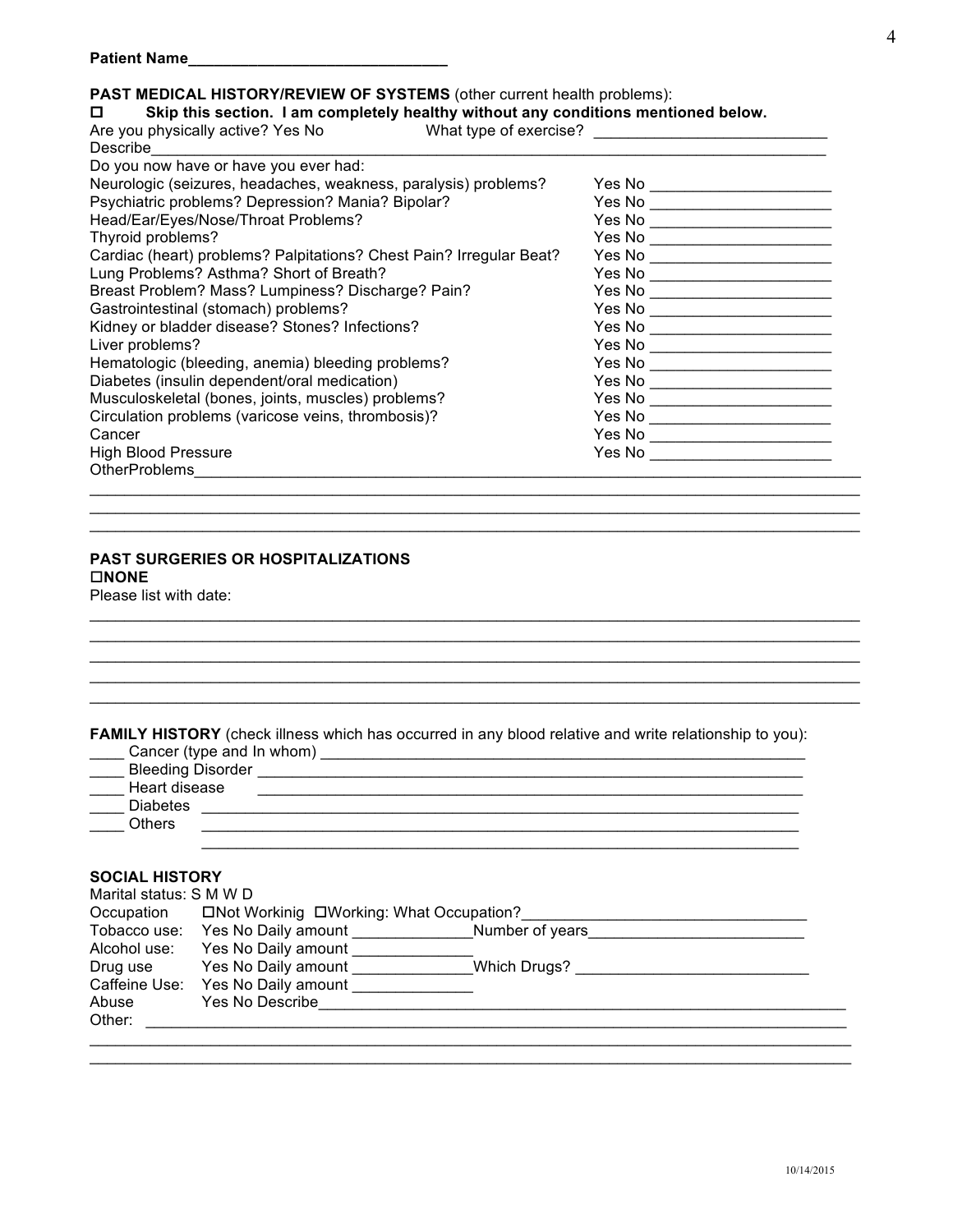#### **MEDICATION HISTORY** o**NONE**

- Please list all current medications, including vitamins, herbal medications and mineral products and pertinent information requested, to the best of your knowledge.
- This list will assist Dr. Alinsod, nurses and/or hospital staff (if required in the case of surgery) in preventing ALLERGIC REACTIONS and DRUG INTERACTIONS.
- This list MUST be updated with every visit.

| <b>MEDICATION / VITAMIN</b> |              |     | <b>DOSAGE</b>   | <b>ROUTE</b>          | <b>HOW OFTEN?</b> | <b>REASON:</b>          |
|-----------------------------|--------------|-----|-----------------|-----------------------|-------------------|-------------------------|
| <b>HERBAL MEDICATION/</b>   | Prescription |     | (g, mg, mcg, u) | (by mouth, injection, | (1 or 2x a day,   | Why are you taking this |
| <b>MINERAL PRODUCTS:</b>    |              | OTC |                 | application, etc)     | before bed)       | medication?             |
| (Name)                      |              |     |                 |                       |                   |                         |
|                             |              |     |                 |                       |                   |                         |
|                             |              |     |                 |                       |                   |                         |
|                             |              |     |                 |                       |                   |                         |
|                             |              |     |                 |                       |                   |                         |
|                             |              |     |                 |                       |                   |                         |
|                             |              |     |                 |                       |                   |                         |
|                             |              |     |                 |                       |                   |                         |
|                             |              |     |                 |                       |                   |                         |
|                             |              |     |                 |                       |                   |                         |
|                             |              |     |                 |                       |                   |                         |
|                             |              |     |                 |                       |                   |                         |
|                             |              |     |                 |                       |                   |                         |
|                             |              |     |                 |                       |                   |                         |
|                             |              |     |                 |                       |                   |                         |
|                             |              |     |                 |                       |                   |                         |
|                             |              |     |                 |                       |                   |                         |
|                             |              |     |                 |                       |                   |                         |
|                             |              |     |                 |                       |                   |                         |
|                             |              |     |                 |                       |                   |                         |
|                             |              |     |                 |                       |                   |                         |
|                             |              |     |                 |                       |                   |                         |

#### **ALLERGIES:**

□**NONE**: No known allergies (**NKA**) oLIST ALLERGIES AND TYPE OF REACTION BELOW

\_\_\_\_\_\_\_\_\_\_\_\_\_\_\_\_\_\_\_\_\_\_\_\_\_\_\_\_\_\_\_\_\_\_\_\_\_\_\_\_\_\_\_\_\_\_\_\_\_\_\_\_\_\_\_\_\_\_\_\_\_\_\_\_\_\_\_\_\_\_\_\_\_\_\_\_\_\_\_\_\_\_\_\_\_\_\_\_\_ \_\_\_\_\_\_\_\_\_\_\_\_\_\_\_\_\_\_\_\_\_\_\_\_\_\_\_\_\_\_\_\_\_\_\_\_\_\_\_\_\_\_\_\_\_\_\_\_\_\_\_\_\_\_\_\_\_\_\_\_\_\_\_\_\_\_\_\_\_\_\_\_\_\_\_\_\_\_\_\_\_\_\_\_\_\_ **REVIEW OF SYSTEMS: LAST MAMMOGRAM\_\_\_\_\_\_\_\_\_\_\_\_\_ LAST LIPID PANEL\_\_\_\_\_\_\_\_\_\_\_\_\_\_\_\_ LAST COLONOSCOPY\_\_\_\_\_\_\_\_\_\_ LAST FASTING SUGAR\_\_\_\_\_\_\_\_\_\_\_\_** LAST BONE SCAN\_\_\_\_\_\_\_ **PUF QUESTIONAIRE SCORE**\_\_\_\_\_\_\_\_\_\_\_\_\_\_**Date**\_\_\_\_\_\_\_\_\_\_\_\_\_

 $\_$  , and the set of the set of the set of the set of the set of the set of the set of the set of the set of the set of the set of the set of the set of the set of the set of the set of the set of the set of the set of th

**(Skip pages 6-9. These are to be completed by the doctor or nurse)**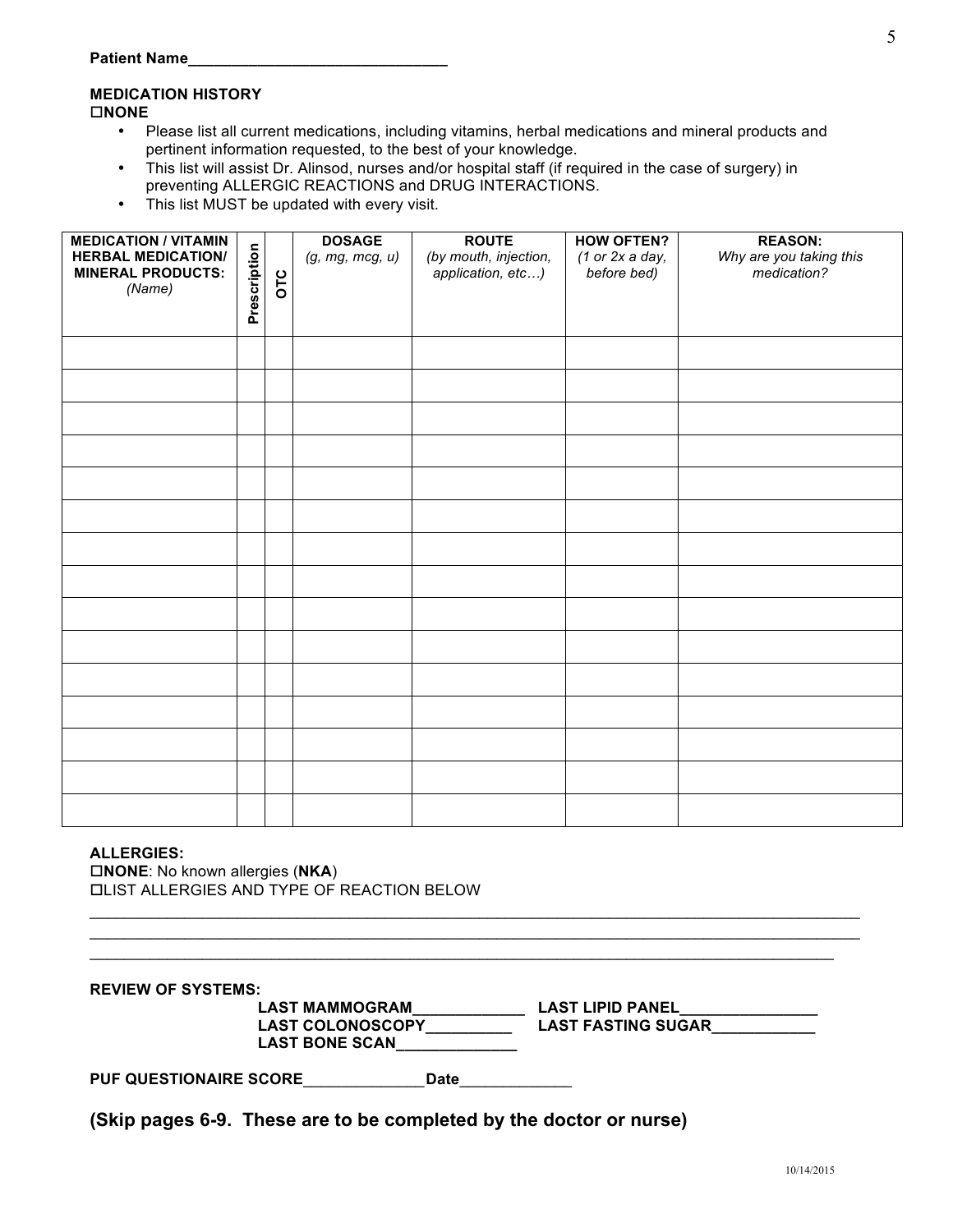| <b>Patient Name</b>                           |                                        |                                                                                                                                                                                                                                |                                                            |                                                                                                                                                                                                                                                                                                                                                                                                                                                                                                                                             |                                                                                  |
|-----------------------------------------------|----------------------------------------|--------------------------------------------------------------------------------------------------------------------------------------------------------------------------------------------------------------------------------|------------------------------------------------------------|---------------------------------------------------------------------------------------------------------------------------------------------------------------------------------------------------------------------------------------------------------------------------------------------------------------------------------------------------------------------------------------------------------------------------------------------------------------------------------------------------------------------------------------------|----------------------------------------------------------------------------------|
| <b>EXAMINATION: Date of Exam</b>              |                                        |                                                                                                                                                                                                                                | <u> 1990 - John Barn Barns</u>                             |                                                                                                                                                                                                                                                                                                                                                                                                                                                                                                                                             |                                                                                  |
| Constitutional: Ht<br>Temp________            |                                        | BP and the state of the state of the state of the state of the state of the state of the state of the state of the state of the state of the state of the state of the state of the state of the state of the state of the sta | Wt                                                         | Wt__________<br>Pulse ___________ Respiration __________                                                                                                                                                                                                                                                                                                                                                                                                                                                                                    |                                                                                  |
| Appearance:<br>HEENT:                         | H<br>$\Box$                            | <b>Normal Abnormal</b><br>$[ \ ]$<br>$\mathfrak{g}$                                                                                                                                                                            | No thyromegaly<br>Throat clear                             |                                                                                                                                                                                                                                                                                                                                                                                                                                                                                                                                             |                                                                                  |
| Heart:                                        | $\Box$                                 | $\lceil$                                                                                                                                                                                                                       | No murmurs<br>No heaves<br>No gallops<br>No irregularities |                                                                                                                                                                                                                                                                                                                                                                                                                                                                                                                                             | Murmur<br>Irregular Rhythm                                                       |
| Lungs:                                        | $\begin{array}{c} \square \end{array}$ | $\lceil$                                                                                                                                                                                                                       | Clear<br>No Rales<br>No Wheeze                             |                                                                                                                                                                                                                                                                                                                                                                                                                                                                                                                                             | Congested Sounding<br>Rales<br>Wheeze                                            |
| Breast/Chest:                                 | $\Box$                                 | $\lceil$                                                                                                                                                                                                                       | No Mass<br>No Discharge                                    | Lymp Node Survey Normal                                                                                                                                                                                                                                                                                                                                                                                                                                                                                                                     | <b>Fibrocystic Changes</b><br><b>Abnormal Discharge</b><br><b>Abnormal Nodes</b> |
| Abdomen:                                      | $\left[\right]$                        | $\mathfrak{g}$                                                                                                                                                                                                                 | Soft<br>No Masses<br>Non-Tender                            | <b>Bowel Sounds Normal</b>                                                                                                                                                                                                                                                                                                                                                                                                                                                                                                                  | Scars<br>Mass Palpated<br>Tender                                                 |
| <b>Extremities:</b>                           | $\Box$                                 | $\Box$                                                                                                                                                                                                                         | No Cyanosis<br>No Clubbing<br>No Edema<br>No Malformations |                                                                                                                                                                                                                                                                                                                                                                                                                                                                                                                                             |                                                                                  |
| <b>Skin Lesions</b><br>Lymph Nodes<br>Hernias |                                        |                                                                                                                                                                                                                                |                                                            | $\Box \textsf{None} \textcolor{red}{\overbrace{\phantom{a}}\textcolor{blue}{\textbf{1}}\textcolor{blue}{\textbf{1}}\textcolor{blue}{\textbf{1}}\textcolor{blue}{\textbf{2}}\textcolor{blue}{\textbf{2}}\textcolor{blue}{\textbf{3}}\textcolor{blue}{\textbf{4}}\textcolor{blue}{\textbf{5}}\textcolor{blue}{\textbf{1}}\textcolor{blue}{\textbf{1}}\textcolor{blue}{\textbf{2}}\textcolor{blue}{\textbf{1}}\textcolor{blue}{\textbf{2}}\textcolor{blue}{\textbf{1}}\textcolor{blue}{\textbf{2}}\textcolor{blue}{\textbf{1}}\textcolor{blue$ |                                                                                  |
| Other                                         |                                        |                                                                                                                                                                                                                                |                                                            |                                                                                                                                                                                                                                                                                                                                                                                                                                                                                                                                             |                                                                                  |
|                                               |                                        |                                                                                                                                                                                                                                |                                                            |                                                                                                                                                                                                                                                                                                                                                                                                                                                                                                                                             |                                                                                  |
|                                               |                                        |                                                                                                                                                                                                                                |                                                            |                                                                                                                                                                                                                                                                                                                                                                                                                                                                                                                                             |                                                                                  |

Drawing:

6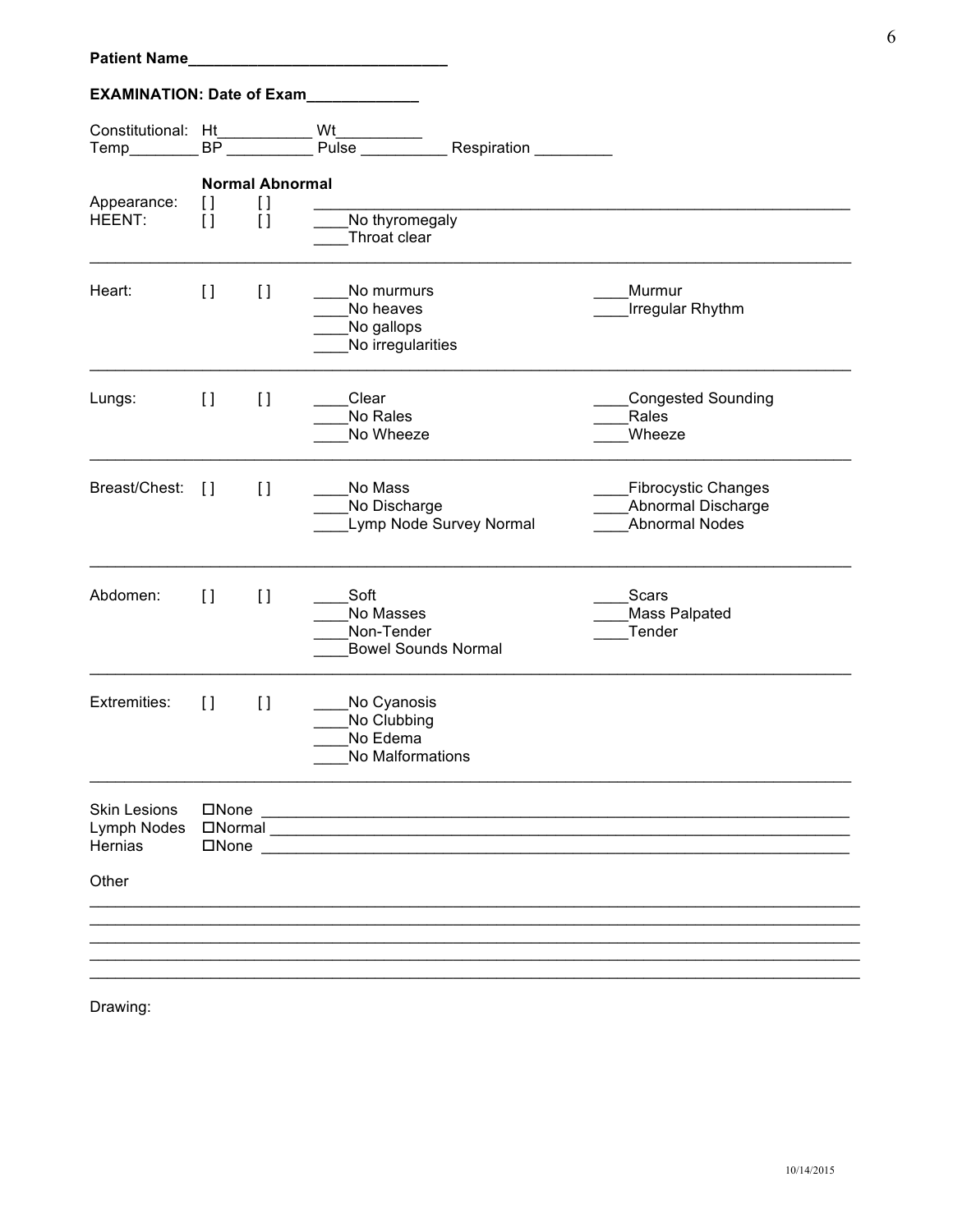| Introitus:<br>Estrogenization<br>Neurologic:<br><b>Clitoral Reflex:</b><br>Anal wink:<br>Perineal Body:<br>Vulvar/Perineal/Vaginal<br>Urethra: Appearance<br>Urethral Hypermobility:                                                                                                                                                                                    | Normal<br>Normal<br>Normal<br>Normal<br>Normal<br>Normal<br>Normal<br>$0, +, ++, +$<br>None | Virginal<br>Atrophic<br>Decreased<br>Decreased<br>Shortened<br><b>Labial Enlargement</b> | Stenotic<br>Absent<br>Absent<br><b>Bulging</b>                                                                                | Parous<br><b>Labial Assymetry</b> |
|-------------------------------------------------------------------------------------------------------------------------------------------------------------------------------------------------------------------------------------------------------------------------------------------------------------------------------------------------------------------------|---------------------------------------------------------------------------------------------|------------------------------------------------------------------------------------------|-------------------------------------------------------------------------------------------------------------------------------|-----------------------------------|
| <b>Stress Test:</b><br>Upright<br>Standing<br><b>Empty Bladder Stress Test</b><br>Urethral Hypermobility<br>Q-Tip Test:<br>Spontaneous Cough Strain Volume:<br><b>BLADDER SCAN:</b>                                                                                                                                                                                     | Negative<br>Negative<br>Negative<br>Negative<br>Negative<br>$+, ++, +$                      | Positive<br>Positive<br>Positive<br>Positive<br>Positive                                 |                                                                                                                               | Degrees                           |
| Vagina Pelvic Floor Musculature:<br>Cystocele: (lateral / central / combined defect)<br>Rectocele: (distal / proximal)<br>Enterocele:<br>Vaginal cuff prolapse<br>Vaginal Length: ____ normal<br>Vaginal Lesions:<br>Tenderness: (none / cuff / levator / bladder / introital/ uterus)<br>Uterus Present<br>Size (normal / enlarged / atrophic)<br>Prolapse<br>Describe | shortened<br>Absent                                                                         | deep                                                                                     | Tone: Good<br>Stage 0, 1, 2, 3, 4<br>Stage 0, 1, 2, 3, 4<br>Stage 0, 1, 2, 3, 4<br>Stage 0, 1, 2, 3, 4<br>Stage 0, 1, 2, 3, 4 | Fair<br>Poor<br>week size         |
| Adnexa Masses:<br><b>Andexal Tenderness</b>                                                                                                                                                                                                                                                                                                                             | None<br>Right<br>Left<br>None<br>Right                                                      |                                                                                          |                                                                                                                               |                                   |
| Rectal Exam:<br>Normal<br>No Mass<br>Normal<br>Rectal Tone:<br>None<br>Hemorrhoids:                                                                                                                                                                                                                                                                                     | Left                                                                                        | Mass Palpated<br>Abnormal<br>External                                                    | Internal                                                                                                                      |                                   |
| □Vaginal Laxity<br>Labia Minora<br>□Enlarged/Loose<br>□ Assymetric Labia Minora<br>□Excess Clitoral Hood                                                                                                                                                                                                                                                                |                                                                                             | Labia Majora                                                                             |                                                                                                                               |                                   |
| <b>Pelvic Organ Prolapse Assessment</b>                                                                                                                                                                                                                                                                                                                                 |                                                                                             |                                                                                          | <b>Drawing</b>                                                                                                                |                                   |
|                                                                                                                                                                                                                                                                                                                                                                         |                                                                                             |                                                                                          |                                                                                                                               |                                   |

#### UROGYNECOLOGIC EXAM: DATE of EXAM: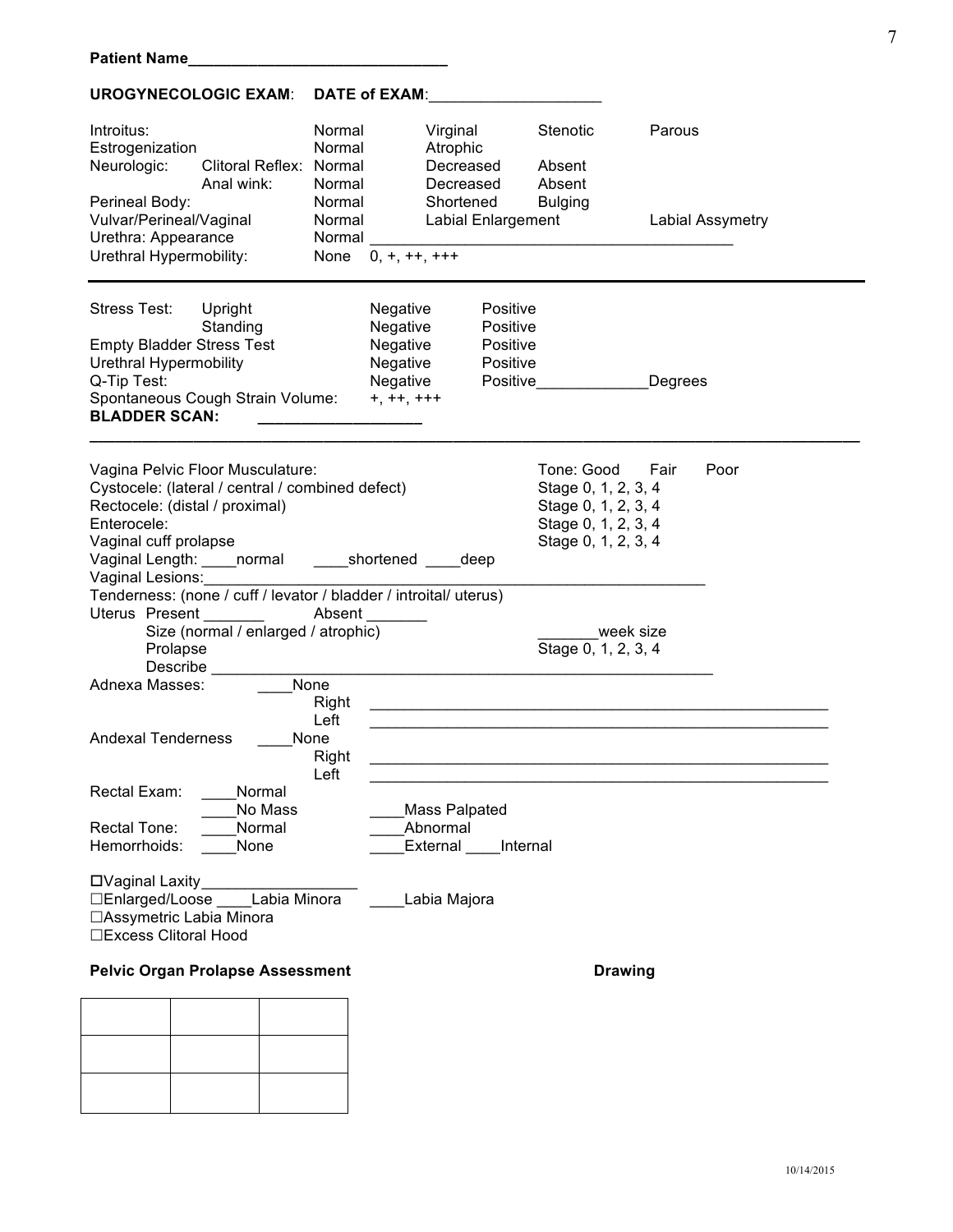| <b>Patient Name</b>                          |                                          |                 |                                  |                          |                                                      |                                                       |  |
|----------------------------------------------|------------------------------------------|-----------------|----------------------------------|--------------------------|------------------------------------------------------|-------------------------------------------------------|--|
| <b>IMPRESSION:</b>                           |                                          |                 |                                  |                          |                                                      |                                                       |  |
| Normal & Healthy Annual Examination          |                                          |                 |                                  |                          |                                                      |                                                       |  |
| <b>Requests Contraception</b>                |                                          |                 |                                  |                          |                                                      |                                                       |  |
| Peri-menopause/Menopause                     |                                          |                 |                                  | <b>Requests Hormones</b> |                                                      |                                                       |  |
| <b>Atrophic Vulvovaginitis</b>               |                                          |                 |                                  |                          |                                                      |                                                       |  |
| SUI                                          | (Stress Incontinence)                    |                 |                                  |                          |                                                      |                                                       |  |
| <b>ISD</b>                                   | (Instrinsic Sphincter Defficiency)       |                 |                                  |                          |                                                      |                                                       |  |
| DO.                                          | (Detrussor Over Activity)                |                 |                                  |                          |                                                      |                                                       |  |
| Wet<br>OAB                                   | Dry                                      |                 |                                  |                          |                                                      |                                                       |  |
| Overflow Incontinence                        |                                          |                 |                                  |                          |                                                      |                                                       |  |
| Mixed Incontinence                           |                                          |                 |                                  |                          |                                                      |                                                       |  |
| Cystocele<br>Rectocele                       | Grade 0<br>Grade 0                       | 1<br>1          | $\overline{2}$<br>$\overline{2}$ | 3<br>3                   | 4<br>4                                               |                                                       |  |
| Enterocele                                   | Grade 0                                  | 1               | $\overline{2}$                   | $\mathbf{3}$             | 4                                                    |                                                       |  |
| Uterine Prolapse Grade 0                     |                                          | 1               | $\overline{2}$                   | $\mathbf{3}$             | 4                                                    |                                                       |  |
| Vaginal Prolapse Grade 0                     |                                          | 1               | $\overline{2}$                   | 3                        | 4                                                    |                                                       |  |
| Labial Enlargement/Asymmetry                 |                                          |                 |                                  |                          |                                                      |                                                       |  |
| Vaginal Laxity                               |                                          |                 |                                  |                          |                                                      |                                                       |  |
| IC                                           |                                          |                 |                                  |                          |                                                      |                                                       |  |
| <b>CPP</b>                                   | □Endometriosis/Adenomyosis               |                 |                                  |                          | $\Box$ Adhesions                                     | $\Box$ Infection                                      |  |
| <b>AUB</b>                                   | $\square$ Polyps                         | $\Box$ Fibroids |                                  |                          |                                                      |                                                       |  |
| <b>OTHER</b>                                 |                                          |                 |                                  |                          |                                                      |                                                       |  |
| <b>OTHER</b>                                 |                                          |                 |                                  |                          |                                                      |                                                       |  |
| <b>OTHER</b>                                 |                                          |                 |                                  |                          |                                                      |                                                       |  |
| PLAN & RECOMMENDATIONS (LABS & TESTS)        |                                          |                 |                                  |                          |                                                      |                                                       |  |
| $\Box$ PAP                                   | $\Box$ Mammo                             | $\Box$ CBC      |                                  |                          | □Chem Panel                                          | $\Box$ UA + C&S                                       |  |
| $\square$ DNA                                | $\Box$ FBS                               |                 | □GC/Chlam                        |                          | □Hormone Panel                                       | $\Box$ HSCRP                                          |  |
| $\Box$ Lipids                                | □Pregnancy Test □Thyroid Panel           |                 |                                  |                          | $\Box$ Vag Culture                                   | $\square$ Wet Mount                                   |  |
| □Bladder Study □Cystoscopy                   |                                          | $\Box$ IC Test  |                                  |                          | $\Box$ Colposcopy                                    | $\Box$ Hysteroscopy                                   |  |
|                                              |                                          |                 |                                  |                          |                                                      |                                                       |  |
| <b>PLAN &amp; RECOMMENDATIONS (MEDICAL):</b> |                                          |                 |                                  |                          |                                                      |                                                       |  |
| Suburethral Sling (TOPS/TOTS)                |                                          |                 |                                  | Altis                    | <b>TOT</b><br>Fascia Lata                            | <b>Native</b>                                         |  |
| Cystoscopy                                   |                                          |                 |                                  |                          |                                                      |                                                       |  |
| Anterior Repair, Paravaginal Repair          |                                          |                 |                                  | Biologic                 | Native                                               |                                                       |  |
| <b>Posterior Compartment Repair</b>          |                                          |                 |                                  | Biologic<br>Native       |                                                      |                                                       |  |
| <b>Enterocele Repair</b>                     |                                          |                 |                                  | Biologic                 | <b>Native</b>                                        |                                                       |  |
| Vaginal Vault Suspension                     |                                          |                 |                                  | Biologic                 | <b>Native</b>                                        |                                                       |  |
|                                              | SSLS (Sacro-Spinous Ligament Suspension) |                 |                                  |                          |                                                      |                                                       |  |
| <b>PIVS</b>                                  |                                          |                 |                                  |                          |                                                      |                                                       |  |
| <b>Uterine Suspension</b>                    |                                          |                 |                                  |                          |                                                      |                                                       |  |
| <b>Band Release</b>                          |                                          |                 |                                  | Cystectomy               |                                                      |                                                       |  |
| BSO (Bilateral Salpingo-oophorectomy)        |                                          |                 |                                  |                          | USO (Unilateral Salpingo-oophorectomy)               |                                                       |  |
| Laparotomy                                   |                                          |                 | Ovarian Cystectomy               |                          |                                                      |                                                       |  |
| Laparoscopy                                  |                                          |                 |                                  |                          | LUNA (Laparoscopic UteroSacral Nerve Ablation)       |                                                       |  |
| Lysis of Adhesions                           |                                          |                 |                                  |                          | <b>Fulguration of Lesions</b>                        |                                                       |  |
|                                              |                                          |                 |                                  |                          |                                                      |                                                       |  |
| TVH (Total Vaginal Hysterectomy)             |                                          |                 |                                  |                          |                                                      | LAVH (Laparoscopically Assisted Vaginal Hysterectomy) |  |
| TAH (Total Abdominal Hysterectomy)           |                                          |                 |                                  |                          | <b>LSH</b> (Laparoscopic Supracervical Hysterectomy) |                                                       |  |
| <b>Ureteral Dissection</b>                   |                                          |                 |                                  |                          | LH (Laparoscopic Hysterectomy)                       |                                                       |  |
| Hysteroscopy                                 |                                          |                 |                                  |                          | <b>Endometrial Biopsy</b>                            |                                                       |  |
| <b>Endometrial Resection</b>                 |                                          |                 |                                  |                          | Endometrial Ablation/HTA (Hydrothermal Ablation)     |                                                       |  |
| Polypectomy                                  |                                          |                 |                                  |                          |                                                      |                                                       |  |
| Septoplasty                                  |                                          |                 |                                  | Myomectomy               |                                                      |                                                       |  |
| <b>Dilatation and Curretage</b>              |                                          |                 | Cystoscopy with Bladder Botox    |                          |                                                      |                                                       |  |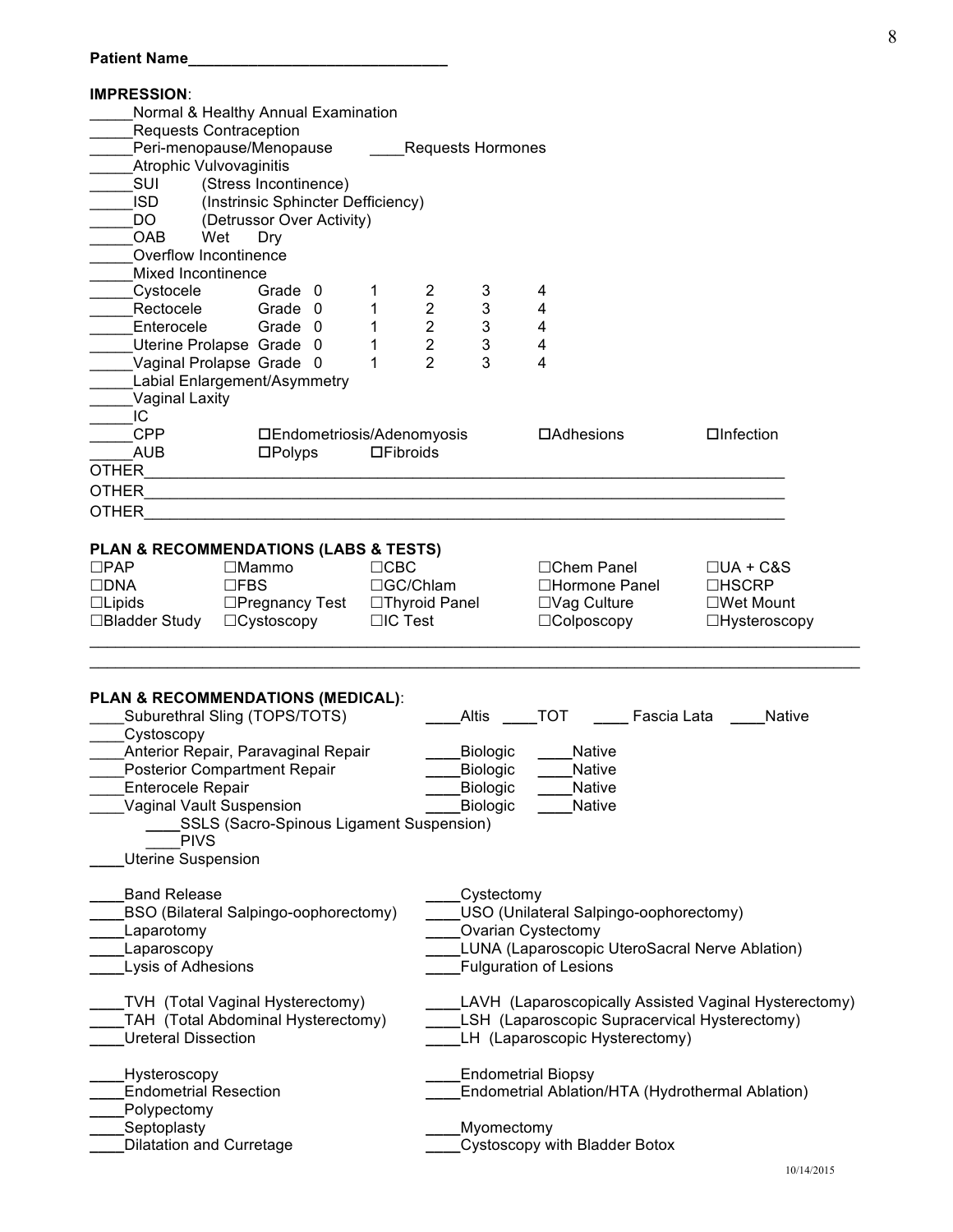| PLAN & RECOMMENDATIONS (AESTHETIC):                                                                                                                                                                                                                                                                                                                                     |                                                                                                                                                                                                                         |
|-------------------------------------------------------------------------------------------------------------------------------------------------------------------------------------------------------------------------------------------------------------------------------------------------------------------------------------------------------------------------|-------------------------------------------------------------------------------------------------------------------------------------------------------------------------------------------------------------------------|
| Labia Minora Plasty<br><b>Barbie Appearance</b><br>Rim Appearance<br><b>Hybrid</b><br>No preference                                                                                                                                                                                                                                                                     | Labia Minora Revision<br><b>Barbie Appearance</b><br><b>Rim Appearance</b><br>Hybrid<br>No preference                                                                                                                   |
| Labia Majora Plasty<br><b>Clitoral Hood Reduction</b><br>Vaginoplasty<br>Tightness to approximately:<br>"one finger"<br>"two fingers"<br>"three fingers"<br>Perineorrhaphy / Perineoplasty                                                                                                                                                                              | Labia Majora Revision<br><b>Clitoral Hood Reduction Revision</b><br>Vaginoplasty Revision<br>Tightness to approximately:<br>"one finger"<br>"two fingers"<br>"three fingers"<br>Perineorrhaphy / Perineoplasty Revision |
| Hemorrhoidectomy/Anal Skin Tag Removal<br>Skin Resurfacing<br>AREA:<br><u> 1980 - Johann Barbara, martxa alemaniar a</u><br>Resuturing<br>AREA: AREA: AREA: AREA: AREA: AREA: AREA: AREA: AREA: AREA: AREA: AREA: AREA: AREA: AREA: AREA: AREA: AREA: AREA: AREA: AREA: AREA: AREA: AREA: AREA: AREA: AREA: AREA: AREA: AREA: AREA: AREA: AREA: AREA: AREA: AREA: AREA: | Hemorrhoidectomy/Skin Tag Revision                                                                                                                                                                                      |
| Hymenoplasty<br>ThermiVa<br><b>PRP</b>                                                                                                                                                                                                                                                                                                                                  |                                                                                                                                                                                                                         |
| <b>CONSULTATIONS SCHEDULED:</b><br>Pre-Op With<br><u> 1989 - Johann Stoff, amerikansk politiker (d. 1989)</u><br>Anesthesia<br>Other                                                                                                                                                                                                                                    |                                                                                                                                                                                                                         |
| FOLLOW UP ____Days ____Weeks ____Months ____Year/s                                                                                                                                                                                                                                                                                                                      |                                                                                                                                                                                                                         |
| <b>SIGNATURE</b><br><u> 2000 - 2000 - 2000 - 2000 - 2000 - 2000 - 2000 - 2000 - 2000 - 2000 - 2000 - 2000 - 2000 - 2000 - 2000 - 200</u>                                                                                                                                                                                                                                |                                                                                                                                                                                                                         |
| <b>DATE</b>                                                                                                                                                                                                                                                                                                                                                             | NO CHANGES ______________________                                                                                                                                                                                       |
| <b>DICTATED</b><br>the control of the control of the control of the control of the control of the control of                                                                                                                                                                                                                                                            |                                                                                                                                                                                                                         |
|                                                                                                                                                                                                                                                                                                                                                                         |                                                                                                                                                                                                                         |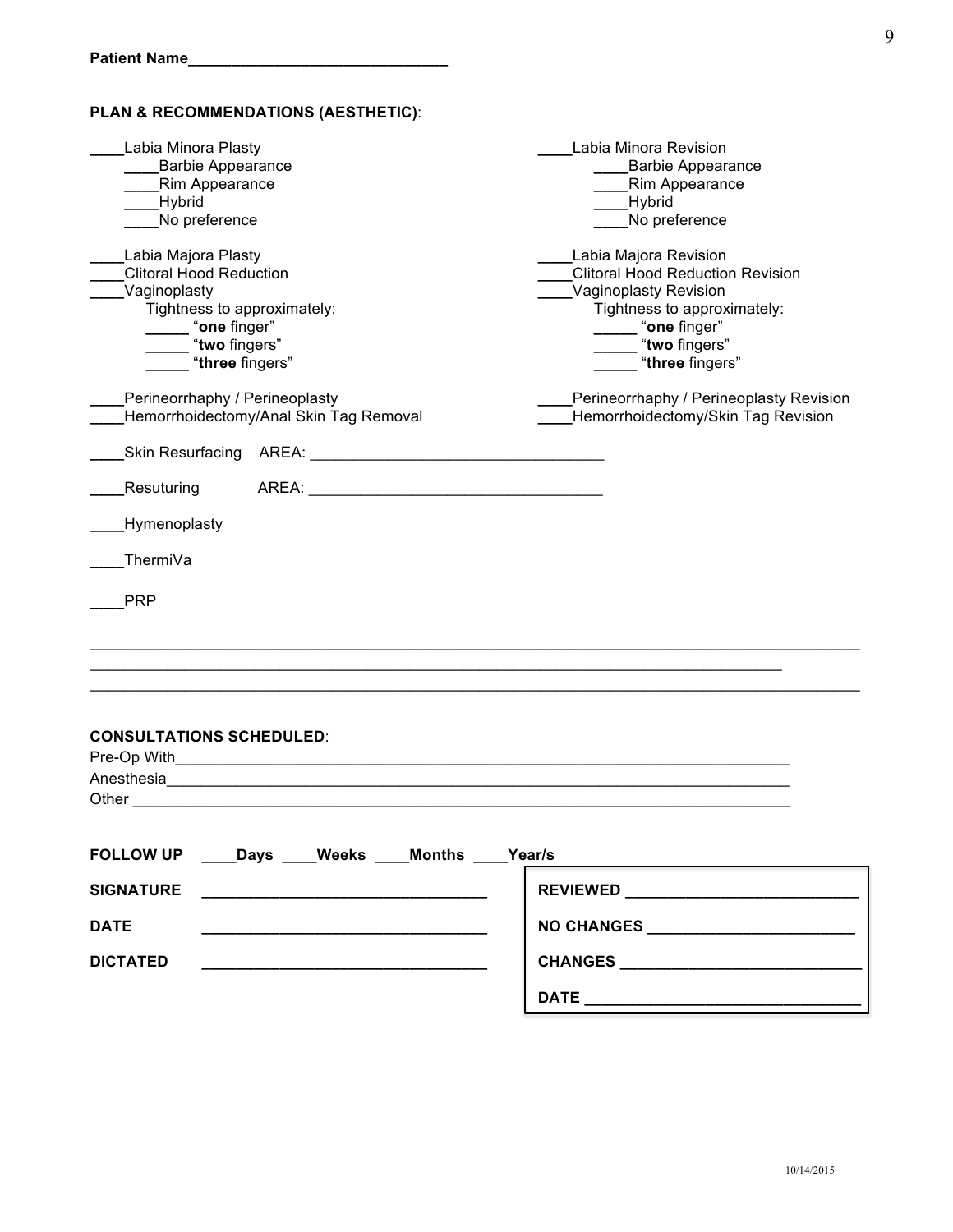# **QUALITY OF LIFE & SYMPTOMS DISTRESS INVENTORY**

NAME\_\_\_\_\_\_\_\_\_\_\_\_\_\_\_\_\_\_\_\_\_\_\_\_\_\_\_\_\_\_\_\_\_\_\_\_\_\_\_\_\_\_\_\_\_\_\_\_\_\_\_\_\_\_DATE\_\_\_\_\_\_\_\_\_\_\_\_\_\_\_\_\_\_

Please answer each question by checking the best response Between 0 (not at all) and 3 (greatly).

*Incontinence impact questionnaire*

|    | Has urinary leakage and/or prolapsed                                 | $0=$       | 1=       | $2=$       | $3=$    |           |
|----|----------------------------------------------------------------------|------------|----------|------------|---------|-----------|
|    | affected your:                                                       | not at all | slightly | moderately | greatly |           |
| 1. | Ability to do household chores<br>(cooking, housecleaning, laundry)? |            |          |            |         | <b>PA</b> |
| 2. | Physical recreation such as walking,<br>swimming, or other exercise? |            |          |            |         | <b>PA</b> |
| 3. | Entertainment activities (movies,<br>concerts, etc.)?                |            |          |            |         |           |
| 4. | Ability to travel by car or bus more<br>than 30 minutes from home?   |            |          |            |         |           |
| 5. | Participation in social activities<br>outside your home?             |            |          |            |         | <b>SR</b> |
| 6. | Emotional health (nervousness,<br>depression, etc.)?                 |            |          |            |         | ΕH        |
|    | Feeling frustrated?                                                  |            |          |            |         | EН        |

#### *Urogenital distress inventory*

|    | Do you experience, and, if so, how<br>much are you bothered by:       | $0=$<br>not at all | 1=<br>slightly | $2=$<br>moderately | $3=$<br>greatly |           |
|----|-----------------------------------------------------------------------|--------------------|----------------|--------------------|-----------------|-----------|
| 1. | Frequent urination?                                                   |                    |                |                    |                 |           |
| 2. | Urine leakage related to the feeling<br>of urgency?                   |                    |                |                    |                 |           |
| 3. | Urine leakage related to physical<br>activity, coughing, or sneezing? |                    |                |                    |                 | S         |
| 4. | Small amounts of urine leakage<br>(drops)?                            |                    |                |                    |                 | S         |
| 5. | Difficulty emptying your bladder?                                     |                    |                |                    |                 | OD        |
| 6. | Pain or discomfort in the lower<br>abdominal or genital area?         |                    |                |                    |                 | OD        |
| 7. | A feeling of bulging or protrusion in<br>the vaginal area?            |                    |                |                    |                 | <b>OD</b> |
| 8. | Bulging or protrusion you can see in<br>the vaginal area?             |                    |                |                    |                 | <b>OD</b> |

PA=physical activity; T=travel; SR=social/relationships; EH=emotional health; OD=obstructive/discomfort symptoms; I=irritative symptoms; s=stress symptoms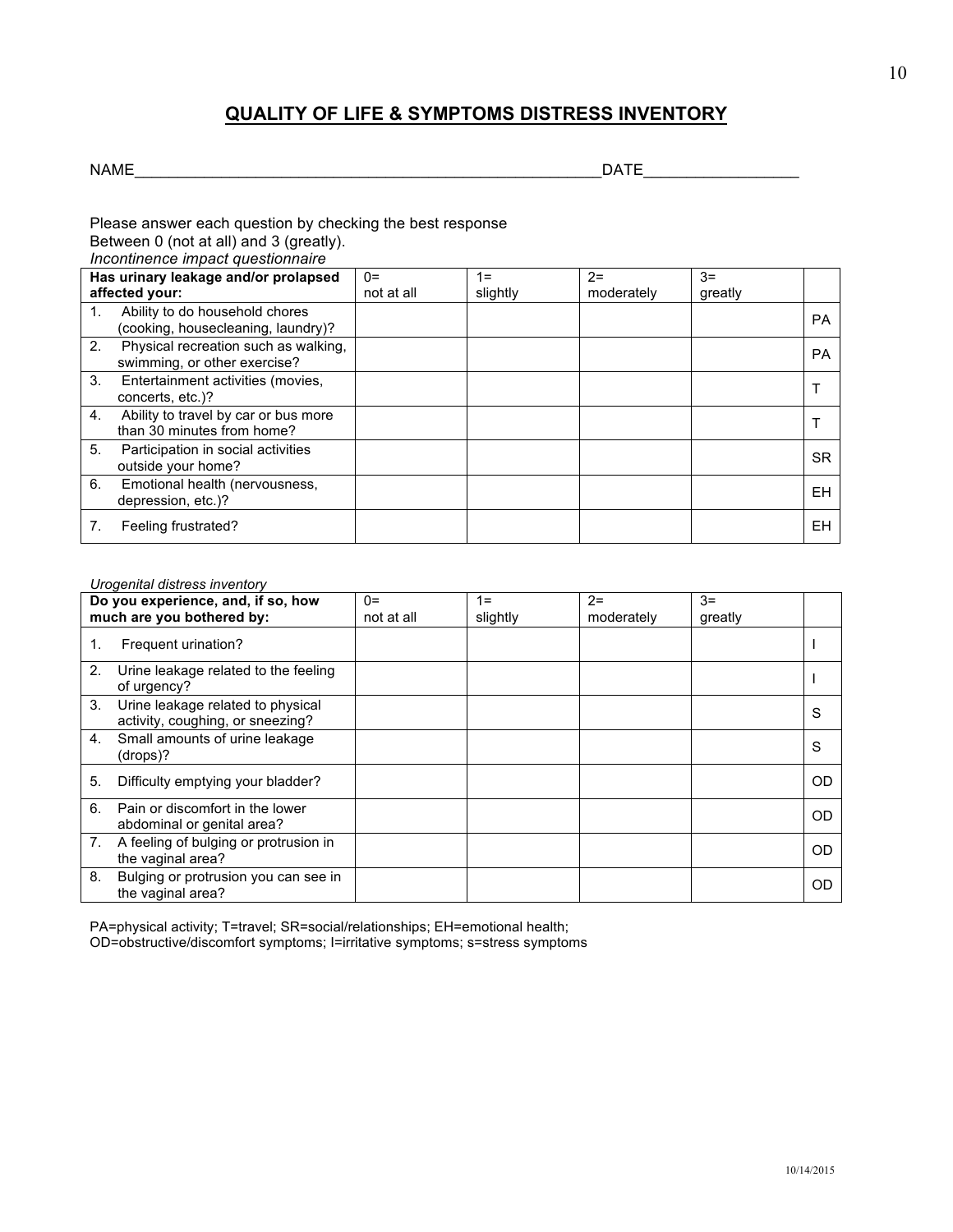## **INTAKE & VOIDING DIARY**

*This chart is a record of your fluid intake, voiding and urine leakage. Choose 4 days (entire 24 hours) to complete this record – they DO NOT have to be in a row. Pick days in which will be convenient for you to measure EVERY void. Please bring this diary to your next visit.*

#### INSTRUCTIONS:

1. Begin recording upon rising in the morning-continue for a full 24 hours.

- 2. Record separate times for voids, leaks and fluid intake.
- 3. Measure voids in "cc's" using the hat.

4. Measure fluid intake in ounces.

5. When recording a leak – please indicate the volume ("1,2, or 3"), your activity during the leak, and if you had an urge ("yes" or "no")

- Example of entries

|        | DATE:       |                                  |                                                               |                                 |                          |                                                |  |  |  |
|--------|-------------|----------------------------------|---------------------------------------------------------------|---------------------------------|--------------------------|------------------------------------------------|--|--|--|
|        | <b>TIME</b> | <b>Amount voided</b><br>(in ccs) | LEAK Volume 1=drops/damp<br>2=wet-soaked<br>3=bladder emptied | <b>Activity<br/>during leak</b> | Was<br>there an<br>urge? | <b>Fluid intake</b><br>(Amount in ounces/type) |  |  |  |
| г<br>Ч | 7:00a       | 250cc                            | $\overline{a}$                                                | Running                         | Yes                      |                                                |  |  |  |
|        | 7:30a       |                                  |                                                               |                                 |                          | 8 oz./Herbal tea                               |  |  |  |
|        |             |                                  |                                                               |                                 |                          |                                                |  |  |  |
|        |             |                                  |                                                               |                                 |                          |                                                |  |  |  |
|        |             |                                  |                                                               |                                 |                          |                                                |  |  |  |
|        |             |                                  |                                                               |                                 |                          |                                                |  |  |  |
|        |             |                                  |                                                               |                                 |                          |                                                |  |  |  |
|        |             |                                  |                                                               |                                 |                          |                                                |  |  |  |
|        |             |                                  |                                                               |                                 |                          |                                                |  |  |  |
|        |             |                                  |                                                               |                                 |                          |                                                |  |  |  |
|        |             |                                  |                                                               |                                 |                          |                                                |  |  |  |
|        |             |                                  |                                                               |                                 |                          |                                                |  |  |  |
|        |             |                                  |                                                               |                                 |                          |                                                |  |  |  |
|        |             |                                  |                                                               |                                 |                          |                                                |  |  |  |
|        |             |                                  |                                                               |                                 |                          |                                                |  |  |  |
|        |             |                                  |                                                               |                                 |                          |                                                |  |  |  |
|        |             |                                  |                                                               |                                 |                          |                                                |  |  |  |
|        |             |                                  |                                                               |                                 |                          |                                                |  |  |  |
|        |             |                                  |                                                               |                                 |                          |                                                |  |  |  |
|        |             |                                  |                                                               |                                 |                          |                                                |  |  |  |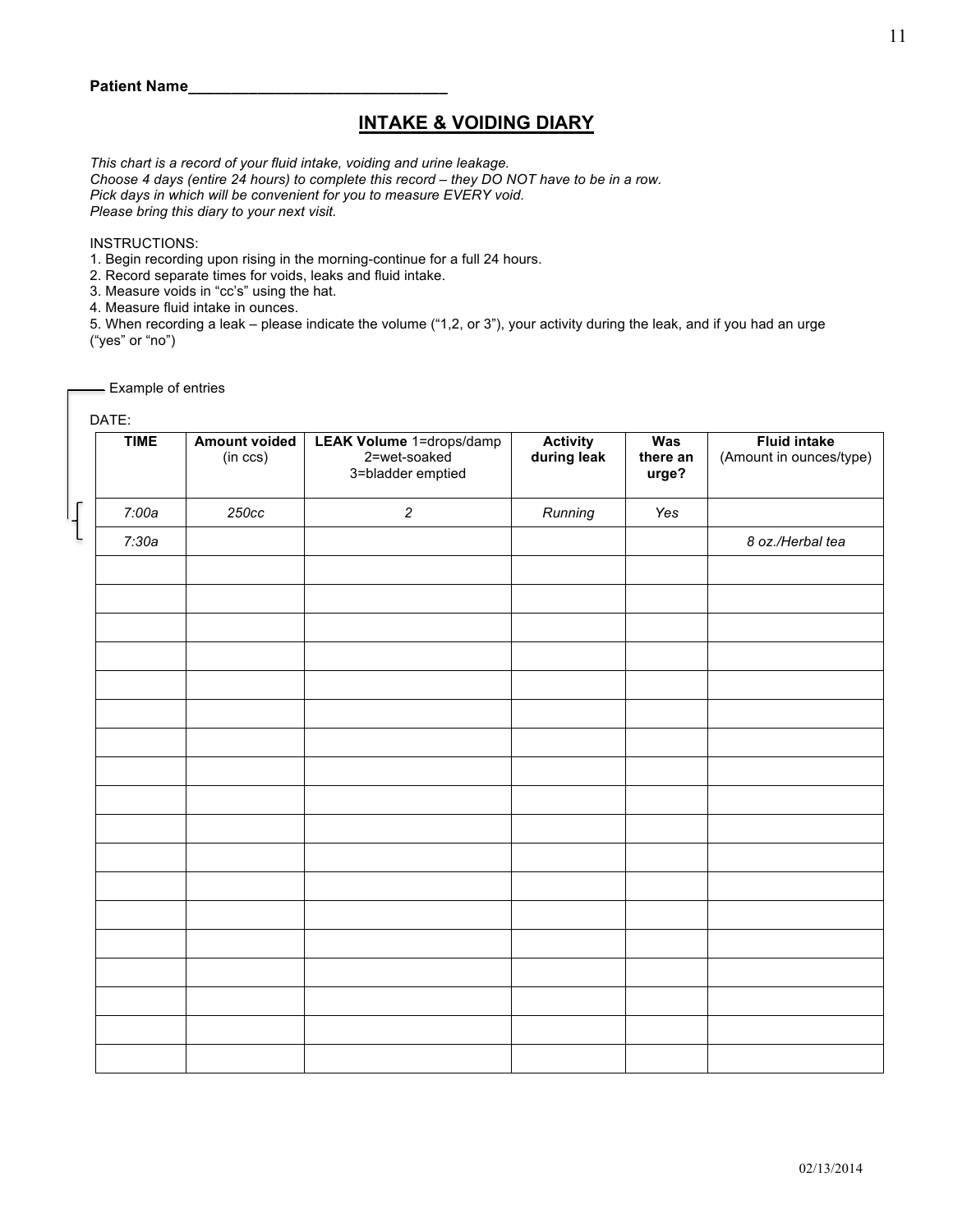# **The Pelvic Pain and Urinary/Frequency (PUF) Patient Symptom Scale**

| Please circle the answer that best describes how you feel for each question. |  |  |
|------------------------------------------------------------------------------|--|--|
|------------------------------------------------------------------------------|--|--|

|                                                                                                                                          | $\Omega$     |               | $\mathcal{P}$  | 3                                           | 4     | Symptom<br>Score | <b>Bother</b><br>Score |
|------------------------------------------------------------------------------------------------------------------------------------------|--------------|---------------|----------------|---------------------------------------------|-------|------------------|------------------------|
| 1. How many times do you go to the bathroom<br>during the day?                                                                           | $3 - 6$      | $7 - 10$      | $11 - 14$      | $15 - 19$                                   | $20+$ |                  |                        |
| 2a. How many times do you go to the bathroom<br>at night?                                                                                | $\mathbf 0$  |               | $\overline{c}$ | 3                                           | $4+$  |                  |                        |
| 2b. If you get up at night to go to the bathroom,<br>does it bother you?                                                                 | <b>Never</b> | Midly         | Moderate       | Severe                                      |       |                  |                        |
| 3. Are you currently sexually active?<br>$Yes$ $No$ $\qquad$                                                                             |              |               |                |                                             |       |                  |                        |
| 4a. If you are sexually active, do you now or have<br>you ever had pain or symptoms during or after<br>sexual intercourse?               | <b>Never</b> | Occassionally | <b>Usually</b> | Always                                      |       |                  |                        |
| 4b. If you have pain, does it make you avoid sexual<br>intercourse?                                                                      | <b>Never</b> | Occassionally | <b>Usually</b> | Always                                      |       |                  |                        |
| 5. Do you have pain associated with your bladder<br>or in your pelvis (vagina, lower abdomen,<br>urethra, perineum, testes, or scrotum)? | <b>Never</b> | Occassionall  | <b>Usually</b> | Always                                      |       |                  |                        |
| 6. Do you have urgency after going to the<br>bathroom?                                                                                   | <b>Never</b> | Occassionally | <b>Usually</b> | Always                                      |       |                  |                        |
| 7a. If you have pain, is it usually                                                                                                      |              | Mild          | Moderate       | Severe                                      |       |                  |                        |
| 7b. Does your pain bother you?                                                                                                           | <b>Never</b> | Occassionally | <b>Usually</b> | Always                                      |       |                  |                        |
| 8a. If you have urgency, is it usually                                                                                                   |              | Mild          | Moderate       | Severe                                      |       |                  |                        |
| 8b. Does your pain urgency bother you?                                                                                                   | <b>Never</b> | Occassionally | <b>Usually</b> | Always                                      |       |                  |                        |
|                                                                                                                                          |              |               |                | Symptom Score $(1, 2a, 4a, 5, 6, 7a, 8a) =$ |       |                  |                        |

Bother Score (2b, 4b, 7b, 8b) =

Total Score (Symptom Score + Bother Score) =